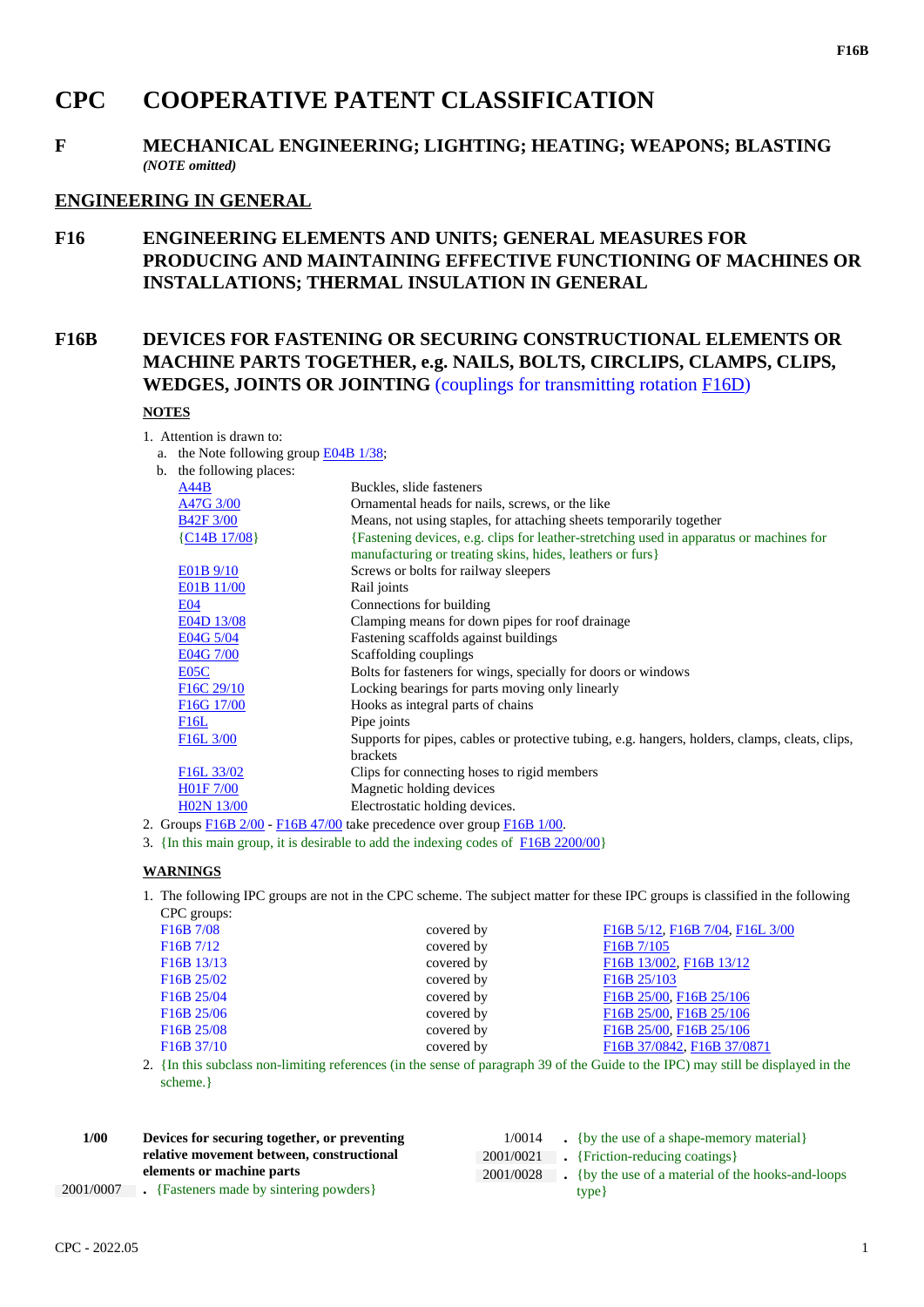# **F16B**

| 2001/0035 | {by the use of a magnetic material}                  |
|-----------|------------------------------------------------------|
| 2001/0042 | {by the use of an explosive charge $(F16B 19/125)$ , |
|           | $F16B$ 31/005 take precedence) }                     |
| 1/005     | {by the use of a hydraulic action}                   |
| 1/0057    | {by the use of a pneumatic action}                   |
| 2001/0064 | {and establishing a good electrical connection}      |
| 1/0071    | {with markings, colours, indicators or the like (for |
|           | indicating tensile load $F16B31/02)$                 |
| 2001/0078 | {having differing thermal expansion coefficients}    |
| 2001/0085 | {Ceramic-to-metal-connections}                       |
| 2001/0092 | {with means for avoiding incorrect assembly or       |
|           | positioning }                                        |
| 1/02      | . Means for securing elements of mechanisms after    |
|           | operation (means for bringing members to rest        |
|           | F16D)                                                |
| 1/04      | . disengaged by movement of the actuating            |
|           | member of the element (locking of actuators          |
|           | G05G, e.g. G05G 5/00)                                |

#### **Fastenings for constructional elements or machine parts in**

**general** (couplings for transmitting rotation F16D)

| 2/00  | Friction-grip releasable fastenings (for cables                                                              |
|-------|--------------------------------------------------------------------------------------------------------------|
|       | or ropes, e.g. cleats F16G 11/00 ){(connections of                                                           |
|       | rods or tubes, e.g. of non-circular section, mutually,<br>including resilient connections <b>F16B</b> 7/00)} |
| 2/005 | . {Means to increase the friction-coefficient}                                                               |
| 2/02  | . Clamps, i.e. with gripping action effected by                                                              |
|       | positive means other than the inherent resistance to                                                         |
|       | deformation of the material of the fastening                                                                 |
| 2/04  | . internal, i.e. with spreading action                                                                       |
|       | (F16B 2/14 - F16B 2/18 take precedence)                                                                      |
| 2/06  | . . external, i.e. with contracting action                                                                   |
|       | (F16B 2/14 - F16B 2/18 take precedence)                                                                      |
| 2/065 | {using screw-thread elements                                                                                 |
|       | (F16B 2/08 - F16B 2/12 take precedence)}                                                                     |
| 2/08  | . using bands                                                                                                |
| 2/10  | . . using pivoting jaws                                                                                      |
| 2/12  | . . using sliding jaws                                                                                       |
| 2/14  | . . using wedges                                                                                             |
| 2/16  | using rollers or balls {(clamps for rods or tubes<br>$\ddot{\phantom{0}}$                                    |
|       | telescopically engaged F16B 7/1409; used in anti-                                                            |
|       | theft monitors, e.g. as used for articles of clothing                                                        |
|       | in shops <b>E05B</b> 73/0017)}                                                                               |
| 2/18  | . using cams, levers, eccentrics, or toggles                                                                 |
|       | {(for connections of rods or tubes engaged)                                                                  |
|       | telescopically F16B 7/1418, F16B 7/1427,                                                                     |
| 2/185 | F16B 7/1454)                                                                                                 |
| 2/20  | $\bullet$ $\bullet$ {using levers}<br>. Clips, i.e. with gripping action effected solely by the              |
|       | inherent resistance to deformation of the material of                                                        |
|       | the fastening                                                                                                |
| 2/205 | {with two stable positions}<br>$\sim$                                                                        |
| 2/22  | of resilient material, e.g. rubbery material<br>$\ddot{\phantom{a}}$                                         |
|       | $\{(\text{F16B } 2/205 \text{ takes precedence})\}$                                                          |
| 2/24  | . . of metal                                                                                                 |
| 2/241 | $\ldots$ { of sheet metal}                                                                                   |
| 2/243 | . {internal, i.e. with spreading action}                                                                     |
| 2/245 | {external, i.e. with contracting action}                                                                     |
|       |                                                                                                              |
|       |                                                                                                              |

| 2/246           | {the clip being released by tilting the<br>$\ddot{\phantom{0}}$<br>clip or a part thereof to a position<br>in which the axis of the openings<br>surrounding the gripped elements is<br>parallel to, or coincides with, the axis of<br>the gripped elements}                                                                                                                      |
|-----------------|----------------------------------------------------------------------------------------------------------------------------------------------------------------------------------------------------------------------------------------------------------------------------------------------------------------------------------------------------------------------------------|
| 2/248<br>2/26   | {of wire}<br>$\cdots$<br>of pliable, non-resilient material, e.g. plant tie                                                                                                                                                                                                                                                                                                      |
| 3/00            | Key-type connections; Keys (F16B 2/00 takes<br>precedence; for rods or tubes mutually F16B 7/00)                                                                                                                                                                                                                                                                                 |
| 3/005           | {the key being formed by solidification of injected<br>material (joining of preformed parts by applying<br>molten plastics <b>B29C 65/40</b> ; non-disconnectible<br>pipe joints obtained using a hardenable filler<br>F16L13/11)                                                                                                                                                |
| 3/04            | . using keys formed of wire or other flexible material,<br>to be inserted through an opening giving access to<br>grooves in the adjacent surfaces of the parts to be<br>connected                                                                                                                                                                                                |
| 3/06            | using taper sleeves                                                                                                                                                                                                                                                                                                                                                              |
| 4/00            | Shrinkage connections, e.g. assembled with<br>the parts at different temperature; Force fits<br>(restricted to metal parts or objects <b>B23P 11/02</b> );<br>Non-releasable friction-grip fastenings (F16B 2/00<br>takes precedence; {using members with a shape-                                                                                                               |
|                 | memory material <b>F16B</b> 1/0014})                                                                                                                                                                                                                                                                                                                                             |
| 4/002           | {engaging or disengaging by means of fluid<br>pressure }                                                                                                                                                                                                                                                                                                                         |
| 4/004           | • {Press fits, force fits, interference fits, i.e. fits<br>without heat or chemical treatment (F16B 4/002<br>takes precedence) }                                                                                                                                                                                                                                                 |
| 4/006           | {Shrinkage connections, e.g. assembled with the<br>parts being at different temperature}                                                                                                                                                                                                                                                                                         |
| 4/008           | . . {using heat-recoverable, i.e. shrinkable, sleeves}                                                                                                                                                                                                                                                                                                                           |
| 5/00            | Joining sheets or plates $\{, e.g.$ panels, to one<br>another or to strips or bars parallel to them                                                                                                                                                                                                                                                                              |
|                 | ({F16B 17/00 takes precedence;} by sticking together<br>F16B 11/00; dowel connections F16B 13/00; pins,<br>including deformable elements F16B 19/00; covering<br>of walls <b>E04F 13/00</b> ; fastening signs, plates, panels<br>or boards to a supporting structure, fastening readily-<br>detachable elements, e.g. letters to signs, plates,<br>panels, or boards, G09F 7/00) |
| 5/0004          | {Joining sheets, plates or panels in abutting<br>relationship (F16B 5/01 takes precedence)}                                                                                                                                                                                                                                                                                      |
| 5/0008          | {by moving the sheets, plates or panels<br>substantially in their own plane, perpendicular to<br>the abutting edge}                                                                                                                                                                                                                                                              |
| 5/0012          | {a tongue on the edge of one sheet, plate or<br>panel co-operating with a groove in the edge of<br>another sheet, plate or panel}                                                                                                                                                                                                                                                |
| 5/0016          | {with snap action}                                                                                                                                                                                                                                                                                                                                                               |
| 5/002           | {both sheets, plates or panels having a groove,<br>e.g. with strip-type connector}                                                                                                                                                                                                                                                                                               |
| 5/0024          | {the sheets, plates or panels having holes, e.g.<br>for dowel- type connections}                                                                                                                                                                                                                                                                                                 |
| 5/0028          | {using I-shaped connectors (with flanges<br>moving towards each other F16B 5/0068)}                                                                                                                                                                                                                                                                                              |
| 5/0032          | {by moving the sheets, plates, or panels or the<br>interlocking key parallel to the abutting edge}                                                                                                                                                                                                                                                                               |
| 5/0036<br>5/004 | {and using hook and slot or keyhole-type<br>connections }<br>{and using C-shaped clamps}                                                                                                                                                                                                                                                                                         |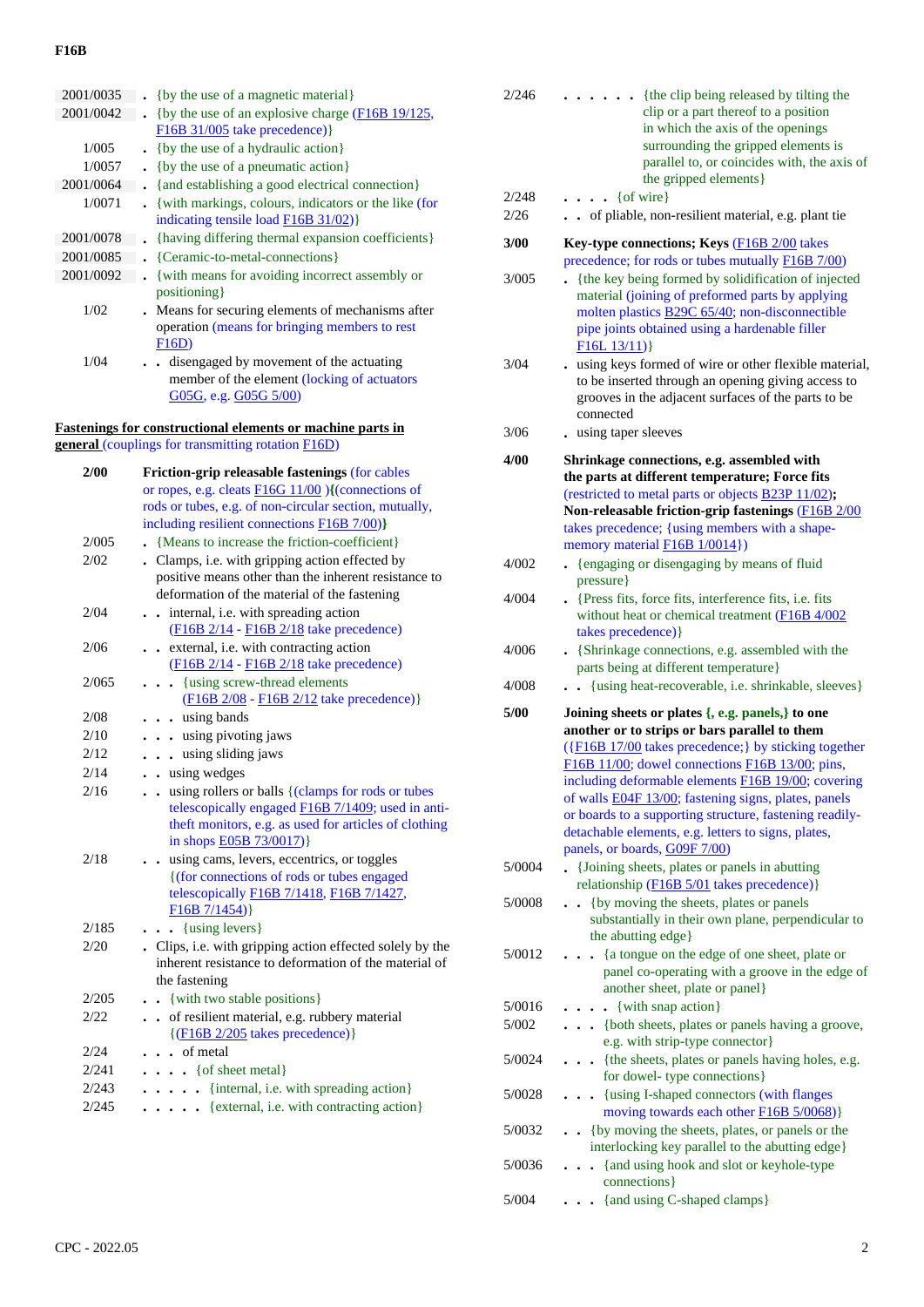| 5/0044           | . {and using interlocking keys of circular,                                                                                    |
|------------------|--------------------------------------------------------------------------------------------------------------------------------|
|                  | square, rectangular or like shape}                                                                                             |
| 5/0048<br>5/0052 | $\ldots$ {hinge-like}<br>{the interlocking key acting as a dovetail-type                                                       |
|                  | key}                                                                                                                           |
| 5/0056           | {by moving the sheets, plates or panels or the<br>interlocking key perpendicular to the main plane}                            |
| 5/006            | {and using ring-shaped clamps}<br>$\ddot{\phantom{0}}$                                                                         |
| 5/0064           | . {and using C-shaped clamps}                                                                                                  |
| 5/0068           | . {and using I-shaped clamps with flanges<br>moving towards each other}                                                        |
| 5/0072           | {and using screw-thread}<br>$\bullet$                                                                                          |
| 5/0076           | . {and using expanding clamps}                                                                                                 |
| 5/008            | • {by a rotating or sliding and rotating movement}                                                                             |
| 5/0084           | . {characterised by particular locking means}                                                                                  |
| 5/0088           | . { with locking means moving substantially                                                                                    |
|                  | perpendicular to the main plane, e.g. pins,<br>screws }                                                                        |
| 5/0092           | {with locking means rotating about an axis<br>$\ddot{\phantom{0}}$                                                             |
|                  | parallel to the main plane and perpendicular to                                                                                |
|                  | the abutting edge, e.g. screw, bayonet}                                                                                        |
| 5/0096           | • {by using permanent deformation}                                                                                             |
| 5/01             | . by means of fastening elements specially adapted                                                                             |
|                  | for honeycomb panels                                                                                                           |
| 5/02             | . by means of fastening members using screw-                                                                                   |
|                  | thread $(\overline{\text{F16B 5/0004}})$ takes precedence};                                                                    |
|                  | construction of screw-threaded connections                                                                                     |
| 5/0208           | F16B 25/00 - F16B 39/00)<br>. {using panel fasteners, i.e. permanent attachments                                               |
|                  | allowing for quick assembly}                                                                                                   |
| 5/0216           | {the position of the plates to be connected being                                                                              |
|                  | adjustable}                                                                                                                    |
| 5/0225           | . {allowing for adjustment parallel to the plane<br>of the plates }                                                            |
| 5/0233           | {allowing for adjustment perpendicular to the<br>$\ddotsc$<br>plane of the plates}                                             |
| 5/0241           | . { with the possibility for the connection to absorb<br>deformation, e.g. thermal or vibrational}                             |
| 5/025            | {specially designed to compensate for                                                                                          |
|                  | misalignement or to eliminate unwanted play}                                                                                   |
| 5/0258           | {using resiliently deformable sleeves, grommets<br>or inserts $(F16B 43/001$ takes precedence)                                 |
| 5/0266           | {using springs}<br>$\ddot{\phantom{a}}$                                                                                        |
| 5/0275           | . . {the screw-threaded element having at least two<br>axially separated threaded portions (F16B 5/0283<br>takes precedence) } |
| 5/0283           | • {with an externally threaded sleeve around the                                                                               |
|                  | neck or the head of the screw-threaded element                                                                                 |
|                  | for adjustably fastening a plate or frame or the                                                                               |
|                  | like to a fixed element}                                                                                                       |
| 5/0291           | {the threaded element being driven through the                                                                                 |
|                  | edge of a sheet plate with its axis in the plane of                                                                            |
|                  | the plate}                                                                                                                     |
| 5/04             | by means of riveting (rivets F16B 19/04)                                                                                       |
| 5/045            | {without the use of separate rivets}                                                                                           |
| 5/06             | by means of clamps or clips $(\overline{\text{F16B 5}/0004})$ takes<br>precedence}; friction-grip releasable fastenings in     |
| 5/0607           | general $F16B$ $2/00$ )<br>{joining sheets or plates to each other<br>$\ddot{\phantom{0}}$                                     |
|                  | (F16B 5/0692, F16B 21/082 take precedence)}                                                                                    |
| 5/0614           | {in angled relationship}<br>$\ddot{\phantom{0}}$                                                                               |
| 5/0621           | {in parallel relationship (fastened by a drive-<br>$\cdots$<br>pin F16B 19/1081; fastened by a device locking                  |
|                  | by rotation $F16B21/02)$                                                                                                       |

| 5/0628    | {allowing for adjustment parallel or<br>perpendicular to the plane of the sheets or                |
|-----------|----------------------------------------------------------------------------------------------------|
| 5/0635    | plates }<br>{fastened over the edges of the sheets or                                              |
|           | plates }                                                                                           |
| 5/0642    | {the plates being arranged one on top of<br>the other and in full close contact with each<br>other |
| 5/065     | {the plates being one on top of the other                                                          |
|           | and distanced from each other, e.g. by using                                                       |
| 5/0657    | protrusions to keep contact and distance}<br>{at least one of the plates providing a raised        |
|           | structure, e.g. of the doghouse type, for                                                          |
|           | connection with the clamps or clips of the                                                         |
|           | other plate}                                                                                       |
| 5/0664    | {at least one of the sheets or plates having<br>integrally formed or integrally connected          |
|           | snap-in-features}                                                                                  |
| 2005/0671 | {with unlocking by rotation}                                                                       |
| 2005/0678 | {in abutting relationship}<br>$\ddot{\phantom{a}}$                                                 |
| 5/0685    | {Joining sheets or plates to strips or bars<br>$\bullet$                                           |
|           | $(F16B 5/0692$ takes precedence)}<br>{joining flexible sheets to other sheets or plates            |
| 5/0692    | $\bullet$<br>or to strips or bars (tent fastenings E04H 15/64;                                     |
|           | coping elements for swimming pools with fixing                                                     |
|           | means for sealing foil <b>E04H 4/142</b> ; greenhouses                                             |
|           | of flexible synthetic material A01G 9/1407; end                                                    |
|           | or aperture-closing arrangements or devices for<br>sacks or bags <b>B65D 33/16</b> )}              |
| 5/07      | . by means of multiple interengaging protrusions on                                                |
|           | the surfaces, e.g. hooks, coils,                                                                   |
| 5/08      | by means of welds or the like (welding $\overline{B23K}$ )                                         |
| 5/10      | by means of bayonet connections $(\text{F16B} 5/0092)$                                             |
|           | takes precedence}; fastening devices locking by<br>rotation $F16B 21/02$                           |
| 5/12      | Fastening strips or bars to sheets or plates, e.g.                                                 |
|           | rubber strips, decorative strips for motor vehicles,                                               |
|           | by means of clips (friction-grip releasable<br>fastenings in general F16B 2/00; fastening rods or  |
|           | tubular parts to flat surfaces at an angle F16B 9/00)                                              |
| 5/121     | - {fastened over the edge(s) of the sheet(s) or                                                    |
|           | plate(s)                                                                                           |
| 5/123     | {Auxiliary fasteners specially designed for this<br>$\ddot{\phantom{0}}$<br>purpose}               |
| 5/125     | {one of the auxiliary fasteners is comprising                                                      |
|           | wire or sheet material or is made thereof}                                                         |
| 5/126     | {at least one of the sheets, plates, bars or strips                                                |
|           | having integrally formed or integrally connected<br>snap-in-features}                              |
| 5/128     | {a strip with a C-or U-shaped cross section                                                        |
|           | being fastened to a plate such that the fastening                                                  |
|           | means remain invisible, e.g. the fastening being                                                   |
|           | completely enclosed by the strip}                                                                  |
| 7/00      | Connections of rods or tubes, e.g. of non-circular                                                 |
|           | section, mutually, including resilient connections<br>({F16B 11/008, F16B 17/00 take precedence;}  |
|           | umbrella frames <b>A45B 25/02</b> ; welding or soldering                                           |
|           | of connections <b>B23K</b> ; vehicle connections in general                                        |
|           | B60D; railway couplings B61G; bicycle frames                                                       |
|           | B62K; couplings for transmitting rotation F16D;<br>couplings for tubes conveying fluids F16L)      |
| 7/02      | with conical parts                                                                                 |
|           |                                                                                                    |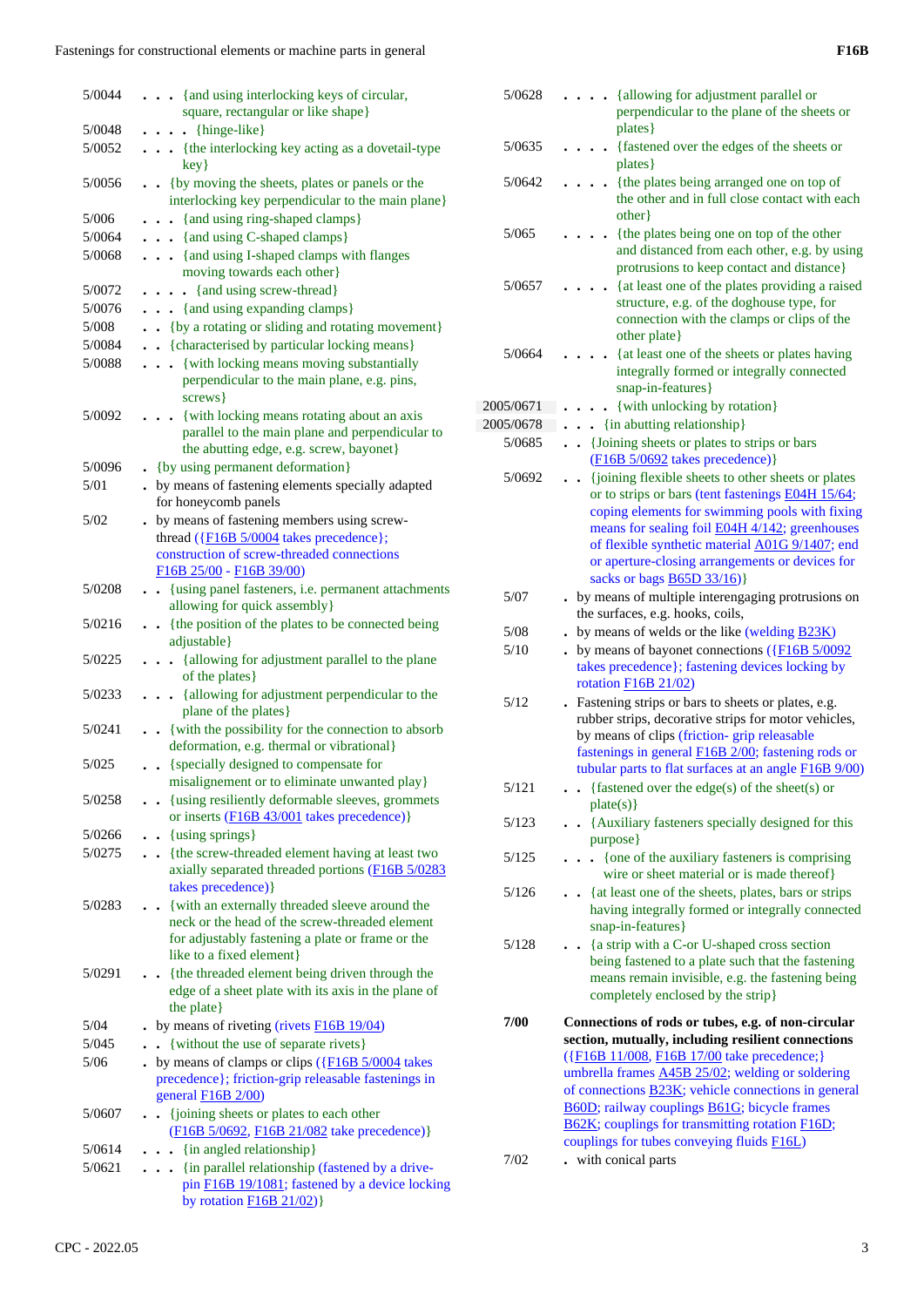| 7/025  | {with the expansion of an element inside the                                                             |
|--------|----------------------------------------------------------------------------------------------------------|
|        | tubes due to axial movement towards a wedge or                                                           |
|        | conical element (for rods or tubes telescopically                                                        |
|        | engaged F16B 7/1463)}                                                                                    |
| 7/04   | . Clamping or clipping connections (friction-grip                                                        |
|        | releasable fastenings in general <b>F16B</b> 2/00)                                                       |
| 7/0406 | {for rods or tubes being coaxial (F16B 7/10 takes                                                        |
|        | precedence) }                                                                                            |
| 7/0413 | • {for tubes using the innerside thereof                                                                 |
|        | $(F16B 7/025$ takes precedence)}                                                                         |
| 7/042  | {with a locking element, e.g. pin, ball or<br>$\ddot{\phantom{0}}$                                       |
|        | pushbutton, engaging in a hole in the wall of<br>at least one tube}                                      |
| 7/0426 | {for rods or for tubes without using the                                                                 |
|        | innerside thereof}                                                                                       |
| 7/0433 | • {for rods or tubes being in parallel relationship}                                                     |
| 7/044  |                                                                                                          |
| 7/0446 | . {for rods or tubes being in angled relationship}                                                       |
|        | . {for tubes using the innerside thereof<br>$(F16B 7/025$ takes precedence)}                             |
| 7/0453 | {the tubes being drawn towards each other<br>$\ddot{\phantom{0}}$                                        |
|        | (F16B 7/0473 takes precedence) }                                                                         |
| 7/046  | {by rotating an eccenter-mechanism}<br>.                                                                 |
| 7/0466 | . { by a screw-threaded stud with a conical                                                              |
|        | tip acting on an inclined surface}                                                                       |
| 7/0473 | . . {with hook-like parts gripping, e.g. by                                                              |
|        | expanding, behind the flanges of a profile}                                                              |
| 7/048  | . {for rods or for tubes without using the                                                               |
|        | innerside thereof}                                                                                       |
| 7/0486 | {forming an abutting connection of at least<br>$\ddot{\phantom{a}}$                                      |
|        | one tube}                                                                                                |
| 7/0493 | {forming a crossed-over connection}                                                                      |
| 7/06   | Turnbuckles (for cables, ropes, or wire $F16G11/12$ )                                                    |
| 7/10   | Telescoping systems ({for vertically                                                                     |
|        | adjustable chairs A47C 3/20; telescopic                                                                  |
|        | steering columns <b>B62D</b> 1/18}; for scaffolding                                                      |
|        | E04G 25/04; {telescopic masts, poles or the                                                              |
|        | like E04H 12/182; telescopic door or window                                                              |
|        | holders <b>E05C</b> 17/30}; telescope props for mining<br>E21D 15/14 - E21D 15/46; stands or trestles as |
|        | supports for apparatus or articles placed thereon                                                        |
|        | $\{F16M11/26\})$                                                                                         |
| 7/105  | {locking in discrete positions, e.g. in extreme<br>$\mathbf{r}$                                          |
|        | extended position}                                                                                       |
| 7/14   | locking in intermediate {non-discrete} positions                                                         |
|        | {(the rod or tube being locked by a tilting clip                                                         |
|        | $F16B 2/246$ }                                                                                           |
| 7/1409 | - {with balls or rollers urged by an axial                                                               |
|        | displacement of a wedge or a conical member}                                                             |
| 7/1418 | • {with a clamping collar or two split clamping                                                          |
|        | rings tightened by a screw or a cammed latch                                                             |
|        | member }                                                                                                 |
| 7/1427 | {with cammed or eccentrical surfaces co-                                                                 |
|        | operating by relative rotation of the telescoping                                                        |
| 7/1436 | members or by rotation of an external collar)<br>. {with rollers or balls}                               |
| 7/1445 | . . {with a rubber bushing gripping inside the                                                           |
|        | outer telescoping member by a radial expansion                                                           |
|        | due to its axial compression (F16B 7/1463                                                                |
|        | takes precedence) }                                                                                      |
| 7/1454 | {with a clamp locking the telescoping members                                                            |
|        | by swinging a handle provided with a locking                                                             |
|        | cam (F16B 7/1418 takes precedence)}                                                                      |
|        |                                                                                                          |

| 7/1463           | {with the expansion of an element inside the<br>.<br>outer telescoping member due to the axial<br>movement towards a wedge or a conical<br>member }         |
|------------------|-------------------------------------------------------------------------------------------------------------------------------------------------------------|
| 7/1472           | {with a clamping screw perpendicular to the<br>axis of the telescoping members}                                                                             |
| 7/1481           | . . {with a gripping helical spring}                                                                                                                        |
| 7/149            | {with a sleeve or ring having a tapered                                                                                                                     |
|                  | or conical surface (F16B 7/1463 takes<br>precedence) }                                                                                                      |
| 7/16             | locking only against movement in one direction                                                                                                              |
| 7/18             | $\cdot$ using screw-thread elements { $(F16B7/025$ takes<br>precedence; for turnbuckles <b>F16B</b> 7/06)}                                                  |
| 7/182            | {for coaxial connections of two rods or tubes}                                                                                                              |
| 7/185            | $\bullet$ {with a node element}                                                                                                                             |
| 7/187            | {with sliding nuts or other additional connecting<br>members for joining profiles provided with<br>grooves or channels (channel nuts per se<br>F16B 37/045) |
| 7/20             | using bayonet connections                                                                                                                                   |
| 7/22             | using hooks or like elements                                                                                                                                |
| 9/00             | Connections of rods or tubular parts to flat                                                                                                                |
|                  | surfaces at an angle ({with a part of or on one                                                                                                             |
|                  | member entering a hole in the other and involving<br>plastic deformation F16B 17/006;} friction-grip                                                        |
|                  | releasable fastenings in general F16B 2/00; making                                                                                                          |
|                  | press-fit connections <b>B23P 11/00</b> , <b>B23P 19/00</b> ; fluid-<br>tight connecting of pipes to reservoirs, sheets, or                                 |
|                  | the like <b>F16L</b> , e.g. joining pipes {or rods conveying<br>fluids} to walls $F16L41/00$                                                                |
| 9/01             | • {Welded or bonded connections}                                                                                                                            |
| 9/02             | Detachable connections $\left( \frac{\text{F16B } 9}{05} - \frac{\text{F16B } 9}{9} \right)$<br>take precedence) }                                          |
| 9/05             | • {by way of an intermediate member}                                                                                                                        |
| 9/052            | {the intermediate member having a radial flange<br>$\sim$                                                                                                   |
| 9/054            | secured to the flat surface}<br>. {the intermediate member being threaded}                                                                                  |
| 9/056            | {the intermediate member extending through                                                                                                                  |
|                  | the flat surface; the rod or tubular part extending<br>through the flat surface}                                                                            |
| 9/058            | {the intermediate member being secured to the<br>rod by transverse fasteners}                                                                               |
| 9/07             | - {involving plastic or elastic deformation when                                                                                                            |
|                  | assembling (involving plastic deformation with                                                                                                              |
|                  | a part of or on one member entering a hole in the<br>other <b>F16B</b> 17/006)}                                                                             |
| 9/09             | - {rods and flat surfaces interengaging by projections                                                                                                      |
|                  | and mating sockets}                                                                                                                                         |
| 11/00            | Connecting constructional elements or machine                                                                                                               |
|                  | parts by sticking or pressing them together,                                                                                                                |
|                  | e.g. cold pressure welding (non-electric welding<br>in general <b>B23K</b> ; methods of using adhesives                                                     |
|                  | independently of the form of the surfaces joined                                                                                                            |
|                  | C09J 5/00                                                                                                                                                   |
| 11/002           | . {by pressing the elements together so as to obtain                                                                                                        |
|                  | plastic deformation (shrinkage connections, force                                                                                                           |
|                  | fits <b>F16B 4/00</b> ; pin-and-hole connections involving                                                                                                  |
|                  | plastic deformation F16B 17/00)}                                                                                                                            |
| 11/004<br>11/006 | {by cold pressure welding}                                                                                                                                  |
|                  | • {by gluing (gluing of plastics material<br>B <sub>29</sub> C <sub>65</sub> /48)                                                                           |
| 11/008           | {of tubular elements or rods in coaxial                                                                                                                     |
|                  | engagement}                                                                                                                                                 |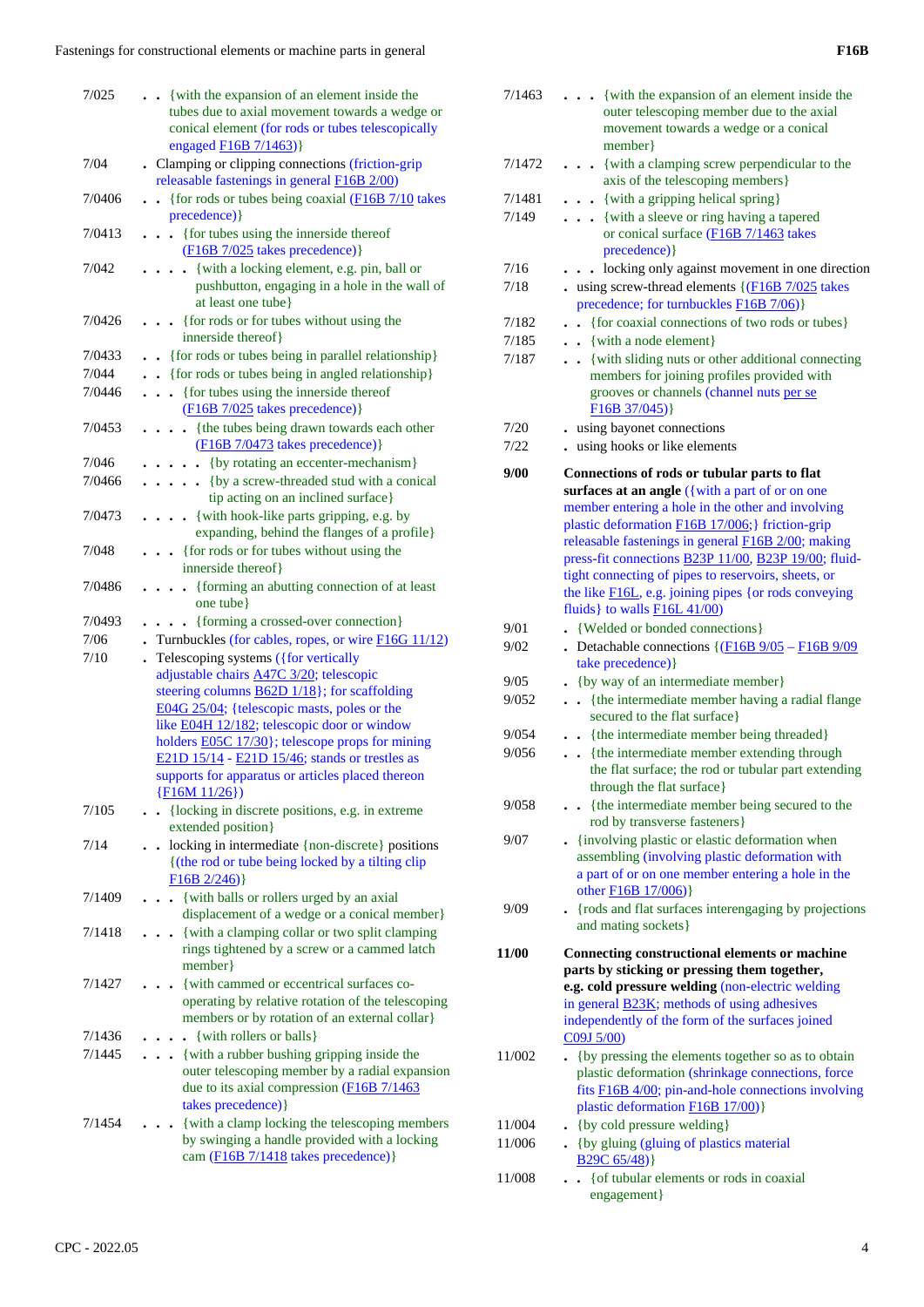| 12/00     | Jointing of furniture or the like, e.g. hidden from                    |
|-----------|------------------------------------------------------------------------|
|           | exterior (F16B 2/00 - F16B 11/00 take precedence;                      |
|           | fastening means per se F16B 13/00 - F16B 47/00;                        |
|           | wood-working <b>B27</b> )                                              |
| 12/02     | Joints between panels and corner posts                                 |
| 12/04     | . Non-loosenable joints for non-metal furniture parts,                 |
|           | e.g. glued                                                             |
| 2012/043  | {using carpentry joints other than mortise and<br>$\ddot{\phantom{0}}$ |
|           | tenon joints, e.g. using multiple tenons}                              |
| 2012/046  | {using mortise and tenon joints}<br>$\ddot{\phantom{1}}$               |
| 12/06     | Non-loosenable joints for metal furniture parts                        |
| 12/08     | without use of separate connecting elements                            |
| 12/10     | using pegs, bolts, tenons, clamps, clips, or the                       |
|           | like (glued F16B 12/04; fastening means per se                         |
|           | $F16B$ $15/00 - F16B$ $47/00$                                          |
| 2012/103  | • {Sleeves or dowels for connection fittings}                          |
| 2012/106  | • {Connection bolts for connection fittings}                           |
| 12/12     | for non-metal furniture parts, e.g. made of wood,                      |
|           | of plastics                                                            |
| 12/125    | {using mortise and tenon joints}                                       |
| 12/14     | using threaded bolts or screws                                         |
| 2012/145  | {Corner connections}<br>$\ddot{\phantom{a}}$                           |
| 12/16     | using self-tapping screws<br>$\ddot{\phantom{0}}$                      |
| 12/18     | using drawing bars<br>$\ddot{\phantom{a}}$                             |
| 12/20     | using clamps, clips, wedges, sliding bolts, or<br>$\ddot{\phantom{1}}$ |
|           | the like                                                               |
| 12/2009   | • {actuated by rotary motion}                                          |
| 2012/2018 | {pin and drum securing device; drum has<br>$\ddot{\phantom{0}}$        |
|           | cam surface to engage the head of the pin}                             |
| 12/2027   | • {with rotating excenters or wedges}                                  |
| 12/2036   | • {with rotating excenters or wedges                                   |
|           | acting on a head of a pin or screw}                                    |
| 2012/2045 | {pin and drum securing device; drum has<br>$\ddot{\phantom{0}}$        |
|           | screw to engage the head of the pin}                                   |
| 12/2054   | {with engaging screw threads as securing                               |
|           | means for limiting movement}                                           |
| 12/2063   | {with engaging screw threads as                                        |
|           | tightening means}                                                      |
| 2012/2072 | {Pin and drum securing devices; Drums                                  |
|           | having lever with cam surface to engage                                |
|           | the head of the pin}                                                   |
| 2012/2081 | {having a fitting providing slanted access                             |
|           | for a screwdriver as actuator}                                         |
| 2012/209  | {having an integrated lever as actuator}                               |
| 12/22     | using keyhole-shaped slots and pins                                    |
| 12/24     | using separate pins, dowels, or the like                               |
| 12/26     | using snap-action elements                                             |
| 12/28     | for metal furniture parts                                              |
| 12/30     | using threaded bolts                                                   |
| 12/32     | using clamps, clips, wedges, sliding bolts, or                         |
|           | the like                                                               |
| 12/34     | using keyhole-shaped slots and pins                                    |
| 12/36     | using separate pins, dowels or the like                                |
| 12/38     | using snap-action elements                                             |
| 12/40     | Joints for furniture tubing                                            |
| 2012/403  | {with inserts for joining tubes coaxially}<br>$\ddot{\phantom{0}}$     |
| 2012/406  | {Cove joints for joining two cylindrical<br>$\cdot$                    |
|           | members }                                                              |
| 12/42     | connecting furniture tubing to non-tubular                             |
|           | parts {(connecting table tops to underframes                           |
|           | $A47B$ 13/003)                                                         |
| 12/44     | Leg joints; Corner joints                                              |

| 12/46    | Non-metal corner connections                                                                                                                                                                                                                                                                                                                                                                                                                                                                                                                                                                                            |
|----------|-------------------------------------------------------------------------------------------------------------------------------------------------------------------------------------------------------------------------------------------------------------------------------------------------------------------------------------------------------------------------------------------------------------------------------------------------------------------------------------------------------------------------------------------------------------------------------------------------------------------------|
| 2012/463 | {for wooden members without additional<br>$\ddot{\phantom{a}}$                                                                                                                                                                                                                                                                                                                                                                                                                                                                                                                                                          |
|          | elements }                                                                                                                                                                                                                                                                                                                                                                                                                                                                                                                                                                                                              |
| 2012/466 | {using mortise and tenon joints}<br>$\ddot{\phantom{0}}$                                                                                                                                                                                                                                                                                                                                                                                                                                                                                                                                                                |
| 12/48    | $\bullet$ Non-metal leg connections ( $F16B12/46$ takes                                                                                                                                                                                                                                                                                                                                                                                                                                                                                                                                                                 |
|          | precedence)                                                                                                                                                                                                                                                                                                                                                                                                                                                                                                                                                                                                             |
| 12/50    | Metal corner connections<br>$\overline{a}$                                                                                                                                                                                                                                                                                                                                                                                                                                                                                                                                                                              |
| 2012/505 | {having a corner insert which is inserted in<br>$\ddot{\phantom{0}}$                                                                                                                                                                                                                                                                                                                                                                                                                                                                                                                                                    |
|          | mitered profiled members}                                                                                                                                                                                                                                                                                                                                                                                                                                                                                                                                                                                               |
| 12/52    | Metal leg connections (F16B 12/50 takes<br>precedence)                                                                                                                                                                                                                                                                                                                                                                                                                                                                                                                                                                  |
| 12/54    | Fittings for bedsteads or the like                                                                                                                                                                                                                                                                                                                                                                                                                                                                                                                                                                                      |
| 12/56    | Brackets for bedsteads; Coupling joints consisting<br>$\ddot{\phantom{a}}$<br>of bolts or the like; Latches therefor                                                                                                                                                                                                                                                                                                                                                                                                                                                                                                    |
| 12/58    | Tapered connectors for bed rails<br>$\ddot{\phantom{0}}$                                                                                                                                                                                                                                                                                                                                                                                                                                                                                                                                                                |
| 12/60    | Fittings for detachable side panels<br>$\ddot{\phantom{0}}$                                                                                                                                                                                                                                                                                                                                                                                                                                                                                                                                                             |
|          |                                                                                                                                                                                                                                                                                                                                                                                                                                                                                                                                                                                                                         |
| 13/00    | Dowels or other devices fastened in walls or the<br>like by inserting them in holes made therein for<br>that purpose (nails $F16B$ 15/00; self-locking pins or<br>bolts in general, stud-and-socket releasable fastenings<br>F16B 21/00; dowels or bolts for railroad sleepers<br>E01B 9/00; ans means for anchoring structural<br>elements or bulkheads specially adapted to foundation<br>engineering E02D 5/74; bolts or dowels used while<br>laying bricks or casting concrete sleepers E04B 1/38;<br>setting anchoring bolts in shafts, tunnels or galleries<br>E21D 20/00; anchoring bolts for shafts, tunnels or |
|          | galleries E21D 21/00)                                                                                                                                                                                                                                                                                                                                                                                                                                                                                                                                                                                                   |
| 13/001   | {with means for preventing rotation of the dowel}                                                                                                                                                                                                                                                                                                                                                                                                                                                                                                                                                                       |
| 13/002   | $\left\{ \text{self-cutting} \right\}$                                                                                                                                                                                                                                                                                                                                                                                                                                                                                                                                                                                  |
| 13/003   | . . {with a separate drilling bit attached to or<br>surrounded by the dowel element}                                                                                                                                                                                                                                                                                                                                                                                                                                                                                                                                    |
| 13/004   | . . {with a drilling sleeve driven against a tapered or<br>spherical plug}                                                                                                                                                                                                                                                                                                                                                                                                                                                                                                                                              |
| 13/005   | {formed in integral series but easily separable}                                                                                                                                                                                                                                                                                                                                                                                                                                                                                                                                                                        |
| 2013/006 | {with sealing means}                                                                                                                                                                                                                                                                                                                                                                                                                                                                                                                                                                                                    |
| 2013/007 | {to be fastened in undercut holes}                                                                                                                                                                                                                                                                                                                                                                                                                                                                                                                                                                                      |
| 2013/008 | {used for mining purposes}                                                                                                                                                                                                                                                                                                                                                                                                                                                                                                                                                                                              |
| 2013/009 | {Double sleeve dowels, i.e. the first sleeve is fixed<br>in a hole by the action of a second sleeve and one of<br>the sleeves receives a nail, a screw or the like}                                                                                                                                                                                                                                                                                                                                                                                                                                                     |
| 13/02    | in one piece with protrusions or ridges on the shaft<br>$\ddot{\phantom{0}}$                                                                                                                                                                                                                                                                                                                                                                                                                                                                                                                                            |
| 13/025   | {of rolled sheet material}                                                                                                                                                                                                                                                                                                                                                                                                                                                                                                                                                                                              |
| 13/04    | . with parts gripping in the hole or behind the reverse<br>side of the wall after inserting from the front<br>({F16B 13/002 and F16B 13/12 take precedence;}<br>friction-grip releasable fastenings in general<br>$F16B$ 2/00)                                                                                                                                                                                                                                                                                                                                                                                          |
| 13/045   | {having axially compressing parts allowing the<br>$\ddot{\phantom{0}}$<br>clamping of an object tightly to the wall}                                                                                                                                                                                                                                                                                                                                                                                                                                                                                                    |
| 13/06    | combined with expanding sleeve {(F16B 13/045)<br>$\ddot{\phantom{0}}$<br>and <b>F16B 13/08</b> take precedence) }                                                                                                                                                                                                                                                                                                                                                                                                                                                                                                       |
| 13/061   | • { of the buckling type}                                                                                                                                                                                                                                                                                                                                                                                                                                                                                                                                                                                               |
| 13/063   | {by the use of an expander}                                                                                                                                                                                                                                                                                                                                                                                                                                                                                                                                                                                             |
| 13/065   | {fastened by extracting the screw, nail or the                                                                                                                                                                                                                                                                                                                                                                                                                                                                                                                                                                          |
|          | $like$ }                                                                                                                                                                                                                                                                                                                                                                                                                                                                                                                                                                                                                |
| 13/066   | {fastened by extracting a separate expander-<br>part, actuated by the screw, nail or the like}                                                                                                                                                                                                                                                                                                                                                                                                                                                                                                                          |
| 13/068   | {expanded in two or more places}                                                                                                                                                                                                                                                                                                                                                                                                                                                                                                                                                                                        |

2012/443 . . {with two-dimensional corner element, the legs

2012/446 **. .** {with three-dimensional corner element, the legs

thereof being inserted in hollow frame members}

thereof being inserted in hollow frame members}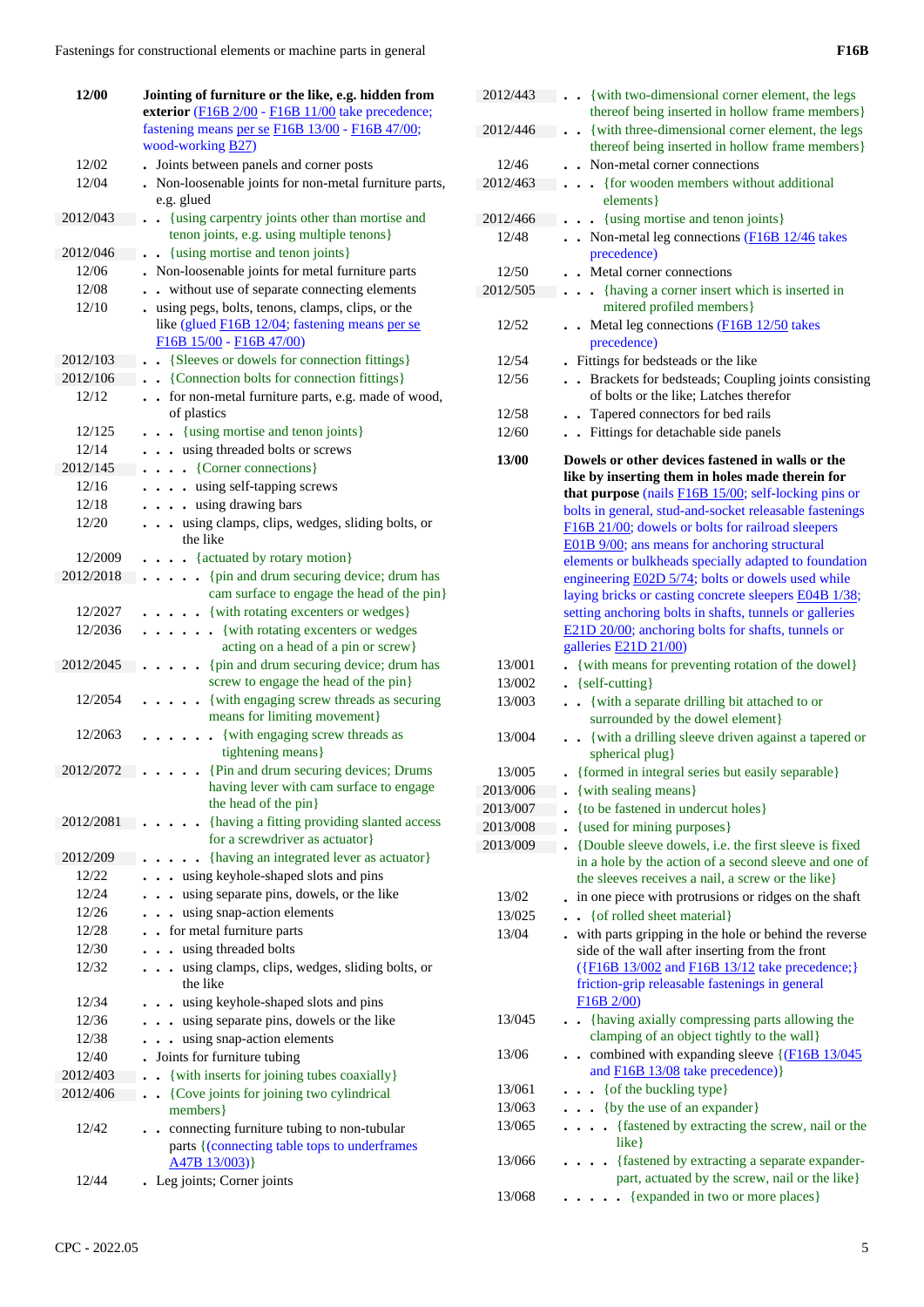| 13/08   | - with separate {or non-separate} gripping parts<br>moved into their final position in relation to      |
|---------|---------------------------------------------------------------------------------------------------------|
|         | the body of the device without further manual                                                           |
|         | operation                                                                                               |
| 13/0808 | {by a toggle-mechanism}                                                                                 |
| 13/0816 | {with a wedging drive-pin}                                                                              |
| 13/0825 | {with a locking element, e.g. sleeve, ring or                                                           |
|         | key co-operating with a cammed or eccentrical<br>surface of the dowel body}                             |
| 13/0833 | {with segments or fingers expanding or tilting                                                          |
|         | into an undercut hole (F16B 13/0858 takes<br>precedence) }                                              |
| 13/0841 | {with a deformable sleeve member driven<br>$\ddot{\phantom{0}}$                                         |
|         | against the abutting surface of the head of the<br>bolt or of a plug}                                   |
| 13/085  | {with a drive-nail deflected by an inclined                                                             |
|         | surface in the dowel body (nails with spreading<br>shaft <b>F16B</b> 15/04)}                            |
| 13/0858 | {with an expansible sleeve or dowel body                                                                |
|         | driven against a tapered or spherical expander<br>plug (F16B 13/004 takes precedence)}                  |
| 13/0866 | {with prongs penetrating into the wall of the                                                           |
|         | hole by a retractile movement of a threaded<br>member}                                                  |
| 13/0875 | {with elastic discs or spring washers anchoring                                                         |
|         | in the hole }                                                                                           |
| 13/0883 | {with split rings or wire between the threads<br>$\bullet$                                              |
|         | of the dowel body or in grooves near a conical                                                          |
|         | surface (F16B 13/0825 takes precedence)}                                                                |
| 13/0891 | {with a locking element, e.g. wedge, key or<br>ball moving along an inclined surface of the             |
|         | dowel body (F16B 13/0816, F16B 13/0825,                                                                 |
|         | F16B 13/0883 take precedence) }                                                                         |
| 13/10   | - with separate gripping parts moved into their final                                                   |
|         | position in relation to the body of the device by a<br>separate operation (F16B 13/06 takes precedence) |
| 13/12   | • Separate metal {or non-separate or non-metal}                                                         |
|         | dowel sleeves fastened by inserting the screw, nail                                                     |
|         | or the like $\{(\underline{F16B 13/0808} \text{ takes precedence})\}$                                   |
| 13/122  | {made from a sheet-metal blank}                                                                         |
| 13/124  | · {fastened by inserting a threaded element, e.g.<br>screw or bolt (F16B 13/122, F16B 13/128 take       |
|         | precedence) }                                                                                           |
| 13/126  | . {fastened by inserting an unthreaded element,                                                         |
|         | e.g. pin or nail (F16B 13/122, F16B 13/128 take                                                         |
|         | precedence) }                                                                                           |
| 13/128  | • {with extending protrusions, e.g. discs, segments,<br>ridges, fingers or tongues (F16B 13/122 takes   |
|         | precedence) }                                                                                           |
| 13/14   | . Non-metallic plugs or sleeves $\{(\text{not used, see}$                                               |
|         | F16B 13/002- F16B 13/12)}; Use of liquid, loose                                                         |
|         | solid or kneadable material therefor                                                                    |
| 13/141  | {Fixing plugs in holes by the use of settable}<br>$\ddot{\phantom{a}}$                                  |
|         | material }                                                                                              |
| 13/142  | {characterised by the composition of the<br>setting material or mixture (F16B 13/143 takes              |
|         | precedence) }                                                                                           |
| 13/143  | {using frangible cartridges or capsules<br>containing the setting components}                           |
| 13/144  | {characterised by the shape or configuration<br>$\ddot{\phantom{a}}$                                    |
|         | or material of the frangible cartridges or                                                              |
|         | capsules }                                                                                              |
| 13/145  | {characterised by the composition of the                                                                |
|         | setting agents contained in the frangible                                                               |
|         |                                                                                                         |
|         | cartridges or capsules}                                                                                 |

| 13/146   | $\ldots$ {with a bag-shaped envelope or a tubular<br>sleeve closed at one end, e.g. with a sieve-like<br>sleeve, or with an expandable sheath } |
|----------|-------------------------------------------------------------------------------------------------------------------------------------------------|
| 2013/147 | {Grout with reinforcing elements or with<br>fillers, e.g. fibres, flakes, balls, wires                                                          |
| 2013/148 | {Means for inhibiting adhesion between<br>dowel or anchor bolt parts and the surrounding<br>grouting composition}                               |

**Fastening means without screw-thread** (horseshoe nails A01L 7/10; nails for footwear A43B 23/20; thumb- tacks B43M 15/00; for building constructions E04B 1/38; for hand railings E04F 11/18; for fencing E04H 17/00)

| 15/00     | Nails; Staples (surgical staples A61B 17/064;                                                         |
|-----------|-------------------------------------------------------------------------------------------------------|
|           | manufacture of nails or staples <b>B21G</b> {; drawing-                                               |
|           | pins, thumb-tacks <b>B43M 15/00</b> }; railway spikes                                                 |
|           | E01B 9/06)                                                                                            |
| 15/0007   | {with two nail points extending in opposite                                                           |
|           | directions, in order to fix two workpieces together}                                                  |
| 15/0015   | $\bullet \ \{Staples\}$                                                                               |
| 15/0023   | . {Nail plates (claw dowels for building structures<br>E04B 1/49; machines for driving in nail plates |
|           | B27F7/15)                                                                                             |
| 15/003    | {with teeth cut out from the material of the plate}                                                   |
| 15/0038   | $\bullet$ $\bullet$ {only on the perimeter of the plate}                                              |
| 15/0046   | {from the body of the plate}<br>$\ddot{\phantom{0}}$                                                  |
| 15/0053   | . {with separate nails attached to the plate}                                                         |
| 2015/0061 | {Multipiece-plates}<br>$\ddot{\phantom{a}}$                                                           |
| 2015/0069 | {with nails on both sides}<br>$\ddot{\phantom{a}}$                                                    |
| 2015/0076 | {with provisions for additional fastening means,<br>$\ddot{\phantom{a}}$                              |
|           | e.g. hooks, holes for separate screws or nails,                                                       |
|           | adhesive}                                                                                             |
| 2015/0084 | • {with marks to indicate where to strike with the                                                    |
|           | hammer                                                                                                |
| 15/0092   | • {Coated nails or staples}                                                                           |
| 15/02     | with specially-shaped heads, e.g. with enlarged                                                       |
|           | surfaces (ornaments for furniture A47B 95/04;                                                         |
|           | removable ornamental heads for nails A47G 3/00)                                                       |
| 15/04     | . with spreading shaft {(dowels with a drive-nail                                                     |
|           | deflected by an inclined surface in the dowel body<br>F16B13/085)                                     |
| 15/06     | . with barbs, e.g. for metal parts; Drive screws                                                      |
| 15/08     | formed in integral series but easily separable                                                        |
|           |                                                                                                       |
| 17/00     | <b>Connecting constructional elements or machine</b>                                                  |
|           | parts by a part of or on one member entering                                                          |
|           | a hole in the other {and involving plastic                                                            |
| 17/004    | deformation}(riveting F16B 19/04)<br>{of rods or tubes mutually}                                      |
| 17/006    | • { of rods or tubes to sheets or plates }                                                            |
| 17/008    | • { of sheets or plates mutually (joining sheets                                                      |
|           | by riveting without the use of separate rivets                                                        |
|           | $F16B\ 5/045)$                                                                                        |
|           |                                                                                                       |
| 19/00     | <b>Bolts without screw-thread; Pins, including</b><br>deformable elements (in screwed connections     |
|           | F16B 29/00); Rivets (means for preventing                                                             |
|           | withdrawal $F16B 21/00$                                                                               |
| 19/002    | {Resiliently deformable pins (F16B 21/06 takes                                                        |
|           | precedence) }                                                                                         |
| 19/004    | {made in one piece (F16B 21/084 takes                                                                 |
|           | precedence) }                                                                                         |
| 2019/006  | - {made in a plurality of pieces}                                                                     |
| 19/008    | {with sealing means}                                                                                  |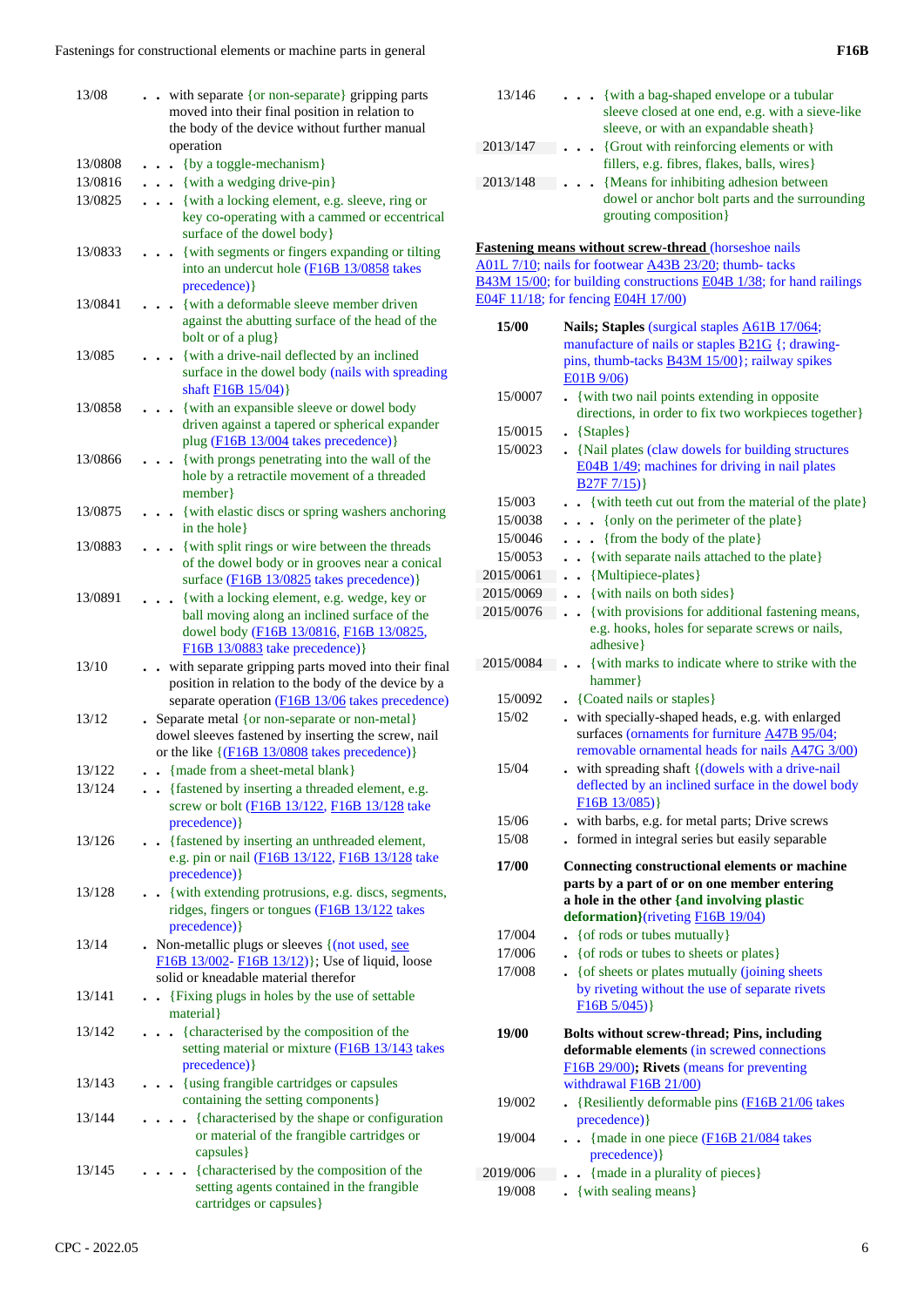| 19/02     | . Bolts or sleeves for positioning of machine parts,                                                                                                                                                                                                          |
|-----------|---------------------------------------------------------------------------------------------------------------------------------------------------------------------------------------------------------------------------------------------------------------|
|           | e.g. notched taper pins, fitting pins, sleeves,                                                                                                                                                                                                               |
|           | eccentric positioning rings                                                                                                                                                                                                                                   |
| 19/04     | . Rivets; Spigots or the like fastened by riveting (lead<br>seals G09F 3/00)                                                                                                                                                                                  |
| 2019/045  | $\cdot$ {Coated rivets}                                                                                                                                                                                                                                       |
| 19/05     | Bolts fastening by swaged-on collars $(F16B 19/08)$<br>takes precedence)                                                                                                                                                                                      |
| 2019/055  | {deformed by an electro-magnetic action}<br>$\ddot{\phantom{a}}$                                                                                                                                                                                              |
| 19/06     | Solid rivets made in one piece                                                                                                                                                                                                                                |
| 19/08     | • Hollow rivets; Multi-part rivets                                                                                                                                                                                                                            |
| 19/083    | . . {Self-drilling rivets}                                                                                                                                                                                                                                    |
| 19/086    | $\bullet$ $\bullet$ {Self-piercing rivets}                                                                                                                                                                                                                    |
| 19/10     | fastened by expanding mechanically<br>.                                                                                                                                                                                                                       |
|           | <b>NOTES</b>                                                                                                                                                                                                                                                  |
|           | 1. Subject matter relating to hollow or single-<br>part rivets fastened by a pull-through<br>mandrel is classified in F16B 19/1045<br>2. Subject matter relating to hollow or single-<br>part rivets fastened by a drive pin is<br>classified in F16B 19/1081 |
| 2019/1009 | {hollow or single-part rivets fastened by a<br>$\ddot{\phantom{a}}$<br>pull-through mandrel}                                                                                                                                                                  |
| 2019/1018 | {hollow or single-part rivets fastened by a                                                                                                                                                                                                                   |
|           | drive pin}                                                                                                                                                                                                                                                    |
| 19/1027   | $\bullet$ $\bullet$ {Multi-part rivets}                                                                                                                                                                                                                       |
| 19/1036   | $\bullet$ $\bullet$ {Blind rivets}                                                                                                                                                                                                                            |
| 19/1045   | . {fastened by a pull - mandrel or the like<br>(F16B 19/109 takes precedence)}                                                                                                                                                                                |
| 19/1054   | {the pull-mandrel or the like being<br>$\ddot{\phantom{0}}$<br>frangible}                                                                                                                                                                                     |
| 19/1063   | {with a sleeve or collar sliding over<br>the hollow rivet body during the<br>pulling operation}                                                                                                                                                               |
| 19/1072   | {the pull-mandrel or the like                                                                                                                                                                                                                                 |
|           | comprising a thread and being rotated<br>with respect to the rivet, thereby<br>mechanically expanding and fastening<br>the rivet (nuts fastened by riveting<br>F16B 37/067)                                                                                   |
| 19/1081   | {fastened by a drive-pin (F16B 19/109)<br>takes precedence) }                                                                                                                                                                                                 |
| 19/109    | {Temporary rivets, e.g. with a spring-                                                                                                                                                                                                                        |
|           | loaded pin (special clamping devices<br>for workpieces to be riveted together,<br>e.g. operating through the rivet holes<br>B21J 15/42; hand tools for temporarily<br>connecting sheets before or during<br>assembly operations <b>B25B 31/005</b> )}         |
| 19/12     | fastened by fluid pressure, including<br>by explosion (bolts shot by means of                                                                                                                                                                                 |
|           | detonation-operated nailing tools into                                                                                                                                                                                                                        |
|           | concrete constructions, metal walls or the like<br>F16B19/14                                                                                                                                                                                                  |
| 19/125    | {fastened by explosion}<br>$\ddot{\phantom{a}}$                                                                                                                                                                                                               |
| 19/14     | . Bolts or the like for shooting into concrete                                                                                                                                                                                                                |
|           | constructions, metal walls or the like by means of                                                                                                                                                                                                            |
|           | detonation-operated nailing tools (tools therefor                                                                                                                                                                                                             |
|           | <b>B25C, B27F)</b>                                                                                                                                                                                                                                            |
|           |                                                                                                                                                                                                                                                               |
|           |                                                                                                                                                                                                                                                               |

| × |  |
|---|--|

| 21/00  | Means for preventing relative axial movement<br>of a pin, spigot, shaft or the like and a member                                                                                                                                 |
|--------|----------------------------------------------------------------------------------------------------------------------------------------------------------------------------------------------------------------------------------|
|        | surrounding it (riveted or deformable spigots<br>F16B 19/04; for gudgeon pins F16J 1/18); Stud-and-                                                                                                                              |
|        | socket releasable fastenings                                                                                                                                                                                                     |
| 21/02  | Releasable fastening devices locking by rotation<br>(with snap-action F16B 21/06; studs or coupling                                                                                                                              |
|        | pins with resilient protrusions F16B 21/08)                                                                                                                                                                                      |
| 21/04  | . with bayonet catch                                                                                                                                                                                                             |
| 21/06  | Releasable fastening devices with snap-action                                                                                                                                                                                    |
|        | {(quickly-detachable or mountable nuts to threaded<br>bolts F16B 37/0842)}                                                                                                                                                       |
| 21/065 | {with an additional locking element}                                                                                                                                                                                             |
| 21/07  | . . in which the socket has a resilient part<br>$\{(\underline{F16B 21/065} \text{ takes precedence})\}$                                                                                                                         |
| 21/071 | {the socket being integrally formed with a<br>$\ddot{\phantom{0}}$<br>component to be fasted, e.g. a sheet, plate or<br>strip}                                                                                                   |
| 21/073 | . {the socket having a resilient part on its inside}                                                                                                                                                                             |
| 21/075 | . {the socket having resilient parts on its inside<br>and outside }                                                                                                                                                              |
| 21/076 | {the socket having a resilient part on its outside<br>(F16B 21/075 takes precedence)}                                                                                                                                            |
| 21/078 | {the socket having a further molded-in or                                                                                                                                                                                        |
|        | embedded component, e.g. a ring with snap-<br>in teeth molded into it (F16B 21/065 takes<br>precedence) }                                                                                                                        |
| 21/08  | in which the stud, pin, or spigot has a resilient<br>part ({F16B 21/065, F16B 21/125, F16B 21/165,<br>F16B 37/043 take precedence}; wall-dowels<br>F16B13/00                                                                     |
| 21/082 | {the stud, pin or spigot having two resilient<br>parts on its opposite ends in order to connect<br>two elements }                                                                                                                |
| 21/084 |                                                                                                                                                                                                                                  |
|        | {with a series of flexible ribs or fins extending<br>laterally from the shank of the stud, pin<br>or spigot, said ribs or fins deforming<br>predominantly in a direction parallel to the<br>direction of insertion of the shank} |
| 21/086 | {the shank of the stud, pin or spigot having                                                                                                                                                                                     |
|        | elevations, ribs, fins or prongs intended for<br>deformation or tilting predominantly in a<br>direction perpendicular to the direction of<br>insertion}                                                                          |
| 21/088 | {the stud, pin or spigot being integrally formed<br>with the component to be fastened, e.g. forming<br>part of the sheet, plate or strip}                                                                                        |
| 21/09  | . Releasable fastening devices with a stud engaging a<br>keyhole slot                                                                                                                                                            |
| 21/10  | - by separate parts $(\overline{\text{F16B 21/06}})$ takes precedence};<br>key-type connection <b>F16B</b> 3/00; locking screws or<br>nuts against rotation by such means F16B 39/04)                                            |
| 21/12  | - with locking-pins or split-pins thrust into holes                                                                                                                                                                              |
| 21/125 | . {radially resilient or with a snap-action                                                                                                                                                                                      |
|        | member, e.g. elastic tooth, pawl with spring,<br>resilient coil or wire}                                                                                                                                                         |
| 21/14  | Details of locking-pins or split-pins<br>$\ddot{\phantom{0}}$                                                                                                                                                                    |
| 21/16  | . with grooves or notches in the pin or shaft                                                                                                                                                                                    |
| 21/165 | {with balls or rollers (for connections of rods or<br>$\ddot{\phantom{0}}$                                                                                                                                                       |
| 21/18  | tubes engaged telescopically F16B 7/1409)}<br>with circlips or like resilient retaining devices,                                                                                                                                 |
|        | {i.e. resilient in the plane of the ring or the<br>like}; Details (spring-washers for locking nuts                                                                                                                               |
|        | F16B 39/24; adjusting rings F16B 43/00)                                                                                                                                                                                          |
| 21/183 | {internal, i.e. with spreading action}<br>$\ddot{\phantom{a}}$                                                                                                                                                                   |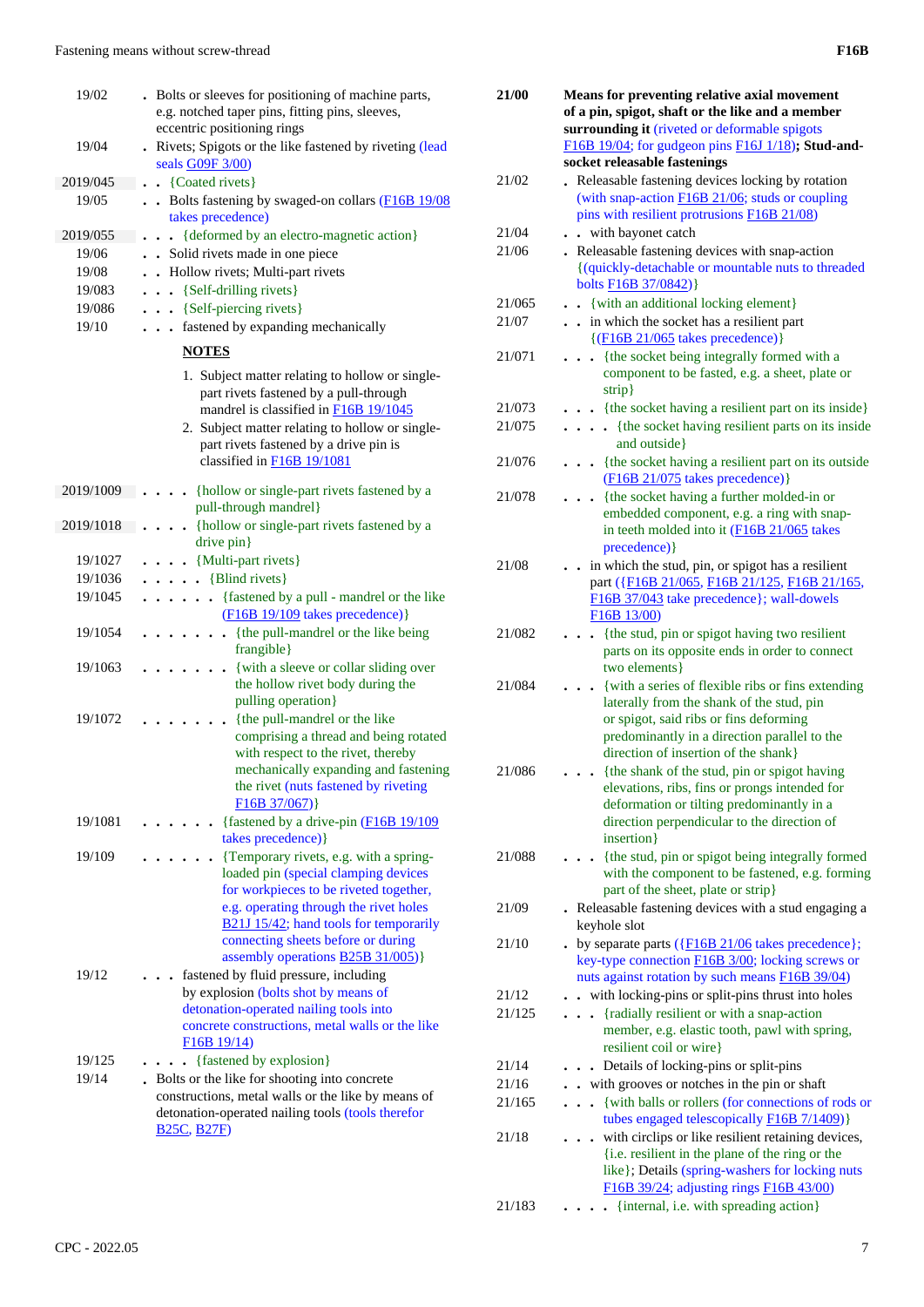| 21/186<br>21/20 | . {external, i.e. with contracting action}<br>. . for bolts or shafts without holes, grooves, or<br>notches for locking members { (by rings resilient                                                                                                               |
|-----------------|---------------------------------------------------------------------------------------------------------------------------------------------------------------------------------------------------------------------------------------------------------------------|
| 21/205          | in their plane $F16B 21/18$ )<br>{the connecting means having gripping edges<br>.<br>in the form of a helix}                                                                                                                                                        |
| F16H)           | Fastening means using screw-thread (wall-dowels F16B 13/00;<br>manufacture of threaded fastening means <b>B21H</b> , <b>B21K</b> , <b>B23G</b> ;<br>screws or bolts for railway sleepers <b>E01B 9/10</b> ; screw mechanisms                                        |
| 23/00           | Specially shaped {nuts or} heads of bolts or screws<br>for rotations by a tool {(detachable ornamental                                                                                                                                                              |
| 23/0007         | heads for screws <b>A47G 3/00</b> ; screwdrivers, wrenches<br>B25B)<br>. {characterised by the shape of the recess or the<br>protrusion engaging the tool (F16B 23/0069 and                                                                                         |
| 23/0015         | F16B 23/0076 take precedence) }<br>{substantially rectangular, e.g. one-slot head}<br>$\ddot{\phantom{0}}$                                                                                                                                                          |
| 23/0023         | . {substantially cross-shaped}                                                                                                                                                                                                                                      |
| 23/003          | . . {star-shaped or multi-lobular, e.g. Torx-type,<br>twelve-point star}                                                                                                                                                                                            |
| 23/0038         | {substantially prismatic with up to six edges, e.g.<br>$\ddot{\phantom{0}}$<br>triangular, square, pentagonal, Allen-type cross-<br>sections }                                                                                                                      |
| 23/0046         | . {having one eccentric circular or polygonal recess<br>or protrusion}                                                                                                                                                                                              |
| 23/0053         | {with a conical or prismatic recess for receiving a<br>centering pin of the tool apparatus}                                                                                                                                                                         |
| 23/0061         | • {with grooves, notches or splines on the external<br>peripheral surface designed for tools engaging in<br>radial direction (F16B 23/003 takes precedence)}                                                                                                        |
| 23/0069         | . {with holes to be engaged with corresponding pins<br>on the tool or protruding pins to be engaged with<br>corresponding holes on the tool}                                                                                                                        |
| 23/0076         | - {causing slipping of the tool in loosening rotation,<br>i.e. disabling unscrewing unless another tool is used<br>$(F16B 31/027$ takes precedence)}                                                                                                                |
| 23/0084         | {with a threaded engagement between the head of<br>the bolt or screw and the tool}                                                                                                                                                                                  |
| 23/0092         | {with a head engageable by two or more different<br>tools (F16B 23/0076 takes precedence) }                                                                                                                                                                         |
| 25/00           | Screws that cut thread in the body into which they<br>are screwed, e.g. wood screws {(F16B 35/065 takes<br>precedence; joining sheets or plates using screws with<br>two separate threads <b>F16B</b> 5/0275, using screws with<br>adjustment sleeves F16B 5/0283)} |
| 25/0005         | . { of the helical wire type (threaded wire-inserts<br>F16B 37/12)                                                                                                                                                                                                  |
| 25/001          | . {characterised by the material of the body into<br>which the screw is screwed}                                                                                                                                                                                    |
| 25/0015         | {the material being a soft organic material,<br>e.g. wood or plastic (F16B 25/0031 takes<br>precedence) }                                                                                                                                                           |
| 25/0021         | . . {the material being metal, e.g. sheet-metal or<br>aluminium (F16B 25/0031 takes precedence)}                                                                                                                                                                    |
| 25/0026         | {the material being a hard non-organic material,<br>e.g. stone, concrete or drywall (F16B 25/0031<br>takes precedence) }                                                                                                                                            |
| 25/0031         | {the screw being designed to be screwed into<br>different materials, e.g. a layered structure or<br>through metallic and wooden parts}                                                                                                                              |
|                 |                                                                                                                                                                                                                                                                     |

|          | <b>F16B</b>                                                                                                                                                                                                                                            |
|----------|--------------------------------------------------------------------------------------------------------------------------------------------------------------------------------------------------------------------------------------------------------|
| 25/0042  | {characterised by the geometry of the thread, the<br>thread being a ridge wrapped around the shaft of<br>the screw}                                                                                                                                    |
| 25/0047  | {the ridge being characterised by its cross-<br>section in the plane of the shaft axis}                                                                                                                                                                |
| 25/0052  | {the ridge having indentations, notches or the<br>like in order to improve the cutting behaviour}                                                                                                                                                      |
| 25/0057  | {the screw having distinct axial zones, e.g.<br>multiple axial thread sections with different<br>pitch or thread cross-sections}                                                                                                                       |
| 25/0063  | . {with a non-threaded portion on the shaft of<br>the screw}                                                                                                                                                                                           |
| 25/0068  | . {with multiple-threads, e.g. a double thread<br>screws }                                                                                                                                                                                             |
| 25/0073  | . {characterised by its pitch, e.g. a varying pitch}                                                                                                                                                                                                   |
| 25/0078  | . . {with a shaft of non-circular cross-section or<br>other special geometric features of the shaft}                                                                                                                                                   |
| 25/0084  | {characterised by geometric details of the tip}                                                                                                                                                                                                        |
| 25/0089  | . . {the screw having wings}                                                                                                                                                                                                                           |
| 25/0094  | {the screw being assembled or manufactured<br>from several components, e.g. a tip out of a first<br>material welded to shaft of a second material}                                                                                                     |
| 25/10    | . Screws performing an additional function to thread-<br>forming, e.g. drill screws {or self-piercing screws}                                                                                                                                          |
| 25/103   | . . {by means of a drilling screw-point, i.e. with a<br>cutting and material removing action}                                                                                                                                                          |
| 25/106   | {by means of a self-piercing screw-point, i.e.<br>without removing material}                                                                                                                                                                           |
| 27/00    | Bolts, screws, or nuts formed in integral series but<br>easily separable, particularly for use in automatic<br>machines {(arrangements for feeding screws or nuts<br>in spanners, wrenches or screw-drivers with built-in<br>magazines $B25B 23/06$ }  |
| 29/00    | Screwed connection with deformation of nut<br>or auxiliary member while fastening ({Nuts<br>fastened to surfaces by riveting F16B 37/065};<br>members deformed for locking screws, bolts or nuts<br>F16B 39/22)                                        |
| 31/00    | Screwed connections specially modified in view<br>of tensile load; Break-bolts (shape of thread<br>$\{F16B\}$ 33/02; in couplings $F16D\}$ 9/00})                                                                                                      |
| 2031/002 | {Breakbolts loosening due to an electromagnetic                                                                                                                                                                                                        |
| 31/005   | action }<br>• {Breakbolts loosening due to the action of an                                                                                                                                                                                            |
| 31/007   | explosive charge}<br>• {Break-bolts loosening at high temperature}                                                                                                                                                                                     |
| 31/02    | . for indicating {the attainment of a particular tensile<br>load} or limiting tensile load { (apparatus for, or<br>method of, determining value of torque or twisting<br>moment for tightening a nut or other member<br>similarly stressed G01L 5/24)} |
| 31/021   | {by means of a frangible part (F16B 31/025,<br>F16B 31/028 take precedence; break members in<br>torque limiters or torque indicators in wrenches or<br>screwdrivers $B25B 23/1415$ }                                                                   |
| 2031/022 | {using an ultrasonic transducer}<br>$\ddot{\phantom{a}}$                                                                                                                                                                                               |

- 31/024 **. .** {with the bottom of the nut or of the head of the bolt having gaps which close as the bolt tension increases, e.g. with lips or with a load-indicating flange}
- 31/025 **. .** {with a gauge pin in a longitudinal bore in the body of the bolt}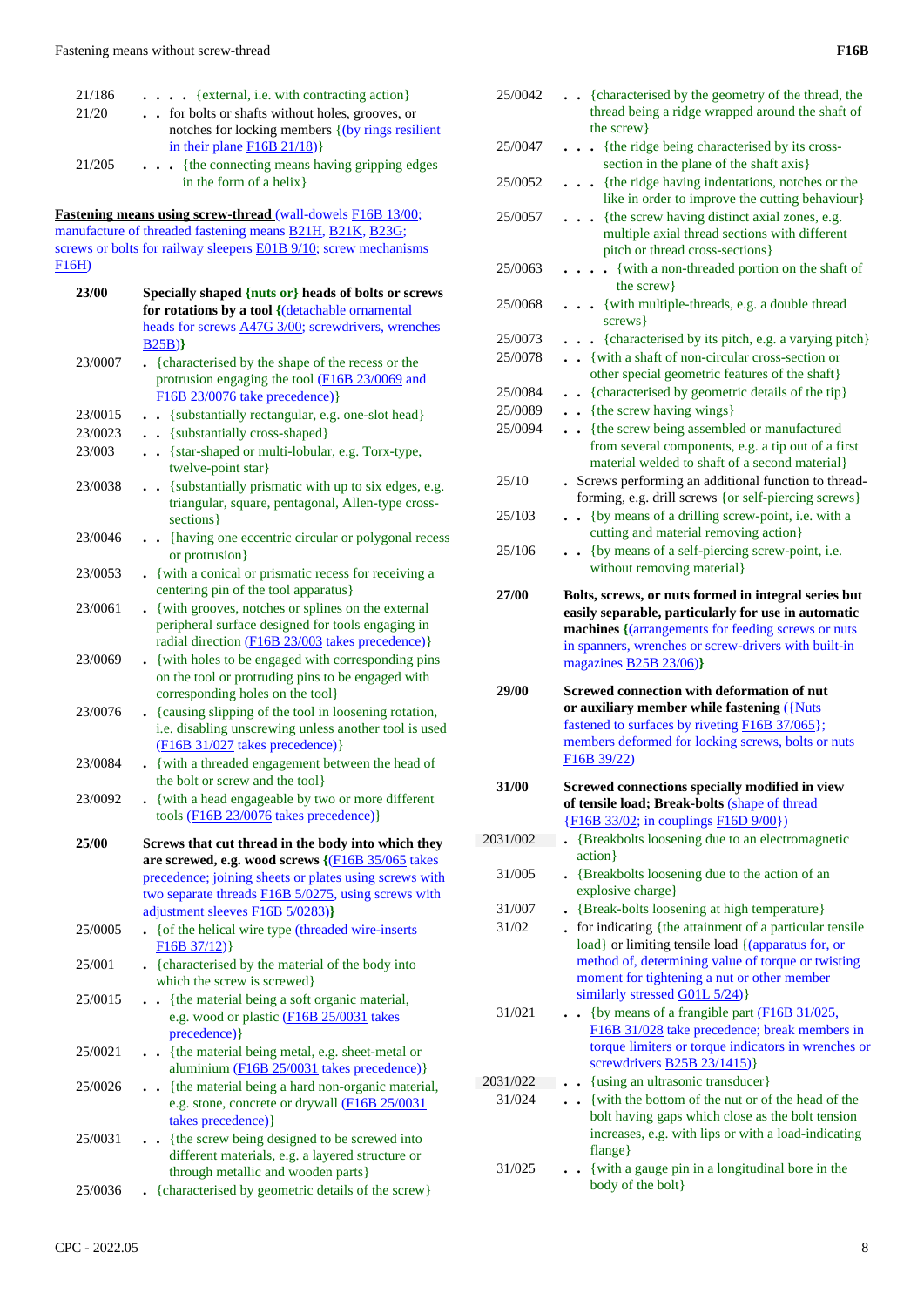| 31/027   | {with a bolt head causing the fastening or the<br>unfastening tool to lose the grip when a specified<br>torque is exceeded}                                                                                                                                                        |
|----------|------------------------------------------------------------------------------------------------------------------------------------------------------------------------------------------------------------------------------------------------------------------------------------|
| 31/028   | . {with a load-indicating washer or washer<br>assembly }                                                                                                                                                                                                                           |
| 31/04    | for maintaining ${a}$ tensile load                                                                                                                                                                                                                                                 |
| 31/043   | {Prestressed connections tensioned by means of                                                                                                                                                                                                                                     |
|          | liquid, grease, rubber, explosive charge, or the                                                                                                                                                                                                                                   |
|          | like (hydraulic bolt tensioners <b>B25B 29/02</b> )}                                                                                                                                                                                                                               |
| 2031/046 | {by means of an explosive charge}                                                                                                                                                                                                                                                  |
| 31/06    | having regard to possibility of fatigue rupture                                                                                                                                                                                                                                    |
|          |                                                                                                                                                                                                                                                                                    |
| 33/00    | <b>Features common to bolt and nut</b>                                                                                                                                                                                                                                             |
| 33/002   | {Means for preventing rotation of screw-threaded                                                                                                                                                                                                                                   |
|          | elements (F16B 39/00 takes precedence)}                                                                                                                                                                                                                                            |
| 33/004   | • {Sealing; Insulation (by means of washers<br>F16B43/001)                                                                                                                                                                                                                         |
| 33/006   | . {Non-metallic fasteners using screw-thread}                                                                                                                                                                                                                                      |
| 33/008   | • {Corrosion preventing means}                                                                                                                                                                                                                                                     |
| 33/02    | Shape of thread; Special thread-forms ({F16B 25/00<br>$\bullet$<br>takes precedence; used to remove paint or dirt layers<br>F16B 35/007, F16B 37/002}; used as screw-locking<br>device <b>F16B</b> 39/30)                                                                          |
| 2033/025 | • {with left-hand thread}                                                                                                                                                                                                                                                          |
| 33/04    | . . in view of tensile load                                                                                                                                                                                                                                                        |
| 33/06    | . Surface treatment of parts furnished with screw-                                                                                                                                                                                                                                 |
|          | thread, e.g. for preventing seizure {or fretting                                                                                                                                                                                                                                   |
|          | (corrosion preventing means F16B 33/008;                                                                                                                                                                                                                                           |
|          | settable coatings for locking threaded members                                                                                                                                                                                                                                     |
|          | F16B 39/225; deformable coatings for locking                                                                                                                                                                                                                                       |
|          | threaded members $F16B$ 39/34)}                                                                                                                                                                                                                                                    |
|          |                                                                                                                                                                                                                                                                                    |
| 35/00    | Screw-bolts; Stay-bolts; Screw-threaded studs;<br>Screws; Set screws ({F16B 33/008 takes precedence;<br>joining sheets or plates using screws with two<br>separate threads F16B 5/0275; using screws with<br>adjustment sleeves F16B 5/0283}; thread cutting<br>screws F16B 25/00) |
|          | <b>NOTE</b>                                                                                                                                                                                                                                                                        |
|          | The fastening of heads of screws or heads of bolts<br>to surfaces is classified in F16B 37/04                                                                                                                                                                                      |
| 35/002   | . {onto which threads are cut during screwing<br>$(F16B 37/002$ takes precedence)}                                                                                                                                                                                                 |
| 35/005   | • {Set screws; Locking means therefor}                                                                                                                                                                                                                                             |
| 35/007   | . {Removing paint or dirt layers covering the                                                                                                                                                                                                                                      |
|          | threaded part of nut-like members}                                                                                                                                                                                                                                                 |
| 35/02    | . divided longitudinally                                                                                                                                                                                                                                                           |
| 35/04    | . with specially-shaped head or shaft in order to fix                                                                                                                                                                                                                              |
|          | the bolt on or in an object (locking the bolt against<br>turning in the object by the use of accessory parts<br>F16B 39/00)                                                                                                                                                        |
| 35/041   | {Specially-shaped shafts (shape of thread<br>$\sim$                                                                                                                                                                                                                                |
|          | F16B 33/02)                                                                                                                                                                                                                                                                        |
| 35/042   | • {for retention or rotation by a tool, e.g. of                                                                                                                                                                                                                                    |
|          | polygonal cross-section}                                                                                                                                                                                                                                                           |
| 35/044   | • {Specially-shaped ends}                                                                                                                                                                                                                                                          |
| 35/045   | {for retention or rotation by a tool (specially<br>$\ddot{\phantom{0}}$                                                                                                                                                                                                            |
|          | shaped heads of bolts or screws for rotation                                                                                                                                                                                                                                       |
|          | by a tool $F16B 23/00$ }                                                                                                                                                                                                                                                           |
| 35/047   | {for preventing cross-threading, i.e.                                                                                                                                                                                                                                              |
|          | preventing skewing of bolt and nut}                                                                                                                                                                                                                                                |
| 35/048   | {Specially-shaped necks (F16B 35/06 takes                                                                                                                                                                                                                                          |

| 35/06            | . . Specially-shaped heads (special shape in order<br>to rotate the bolt <b>F16B 23/00</b> {; separate hook<br>adaptors for bolts F16B 43/025})                                                                                        |
|------------------|----------------------------------------------------------------------------------------------------------------------------------------------------------------------------------------------------------------------------------------|
| 35/065           | {with self-countersink-cutting means}                                                                                                                                                                                                  |
| 37/00            | Nuts or like thread-engaging members {(specially<br>shaped for rotations by a tool <b>F16B 23/00</b> )}                                                                                                                                |
| 37/002           | {cutting threads during screwing; removing paint or<br>dirt layers covering threaded shanks}                                                                                                                                           |
| 37/005           | {into which threads are cut during screwing}                                                                                                                                                                                           |
| 2037/007         | {with a blind hole}<br>$\ddot{\phantom{0}}$                                                                                                                                                                                            |
| 37/02            | . made of thin sheet material (fastening to surfaces<br>F16B 37/04 {; used as lock-nuts F16B 39/14})                                                                                                                                   |
| 37/04            | . Devices for fastening nuts to surfaces, e.g. sheets,<br>plates {(nuts fastened behind a wall by a toggle-<br>mechanism F16B 13/0808; threaded inserts<br>F16B 37/122; measures against loss of bolts, nuts or<br>pins F16B 41/002)}  |
| 37/041           | . . {Releasable devices (F16B 37/044, F16B 37/045)<br>take precedence) }                                                                                                                                                               |
| 37/042           | $\cdots$ {locking by rotation}                                                                                                                                                                                                         |
| 37/043           | . . {with snap action}                                                                                                                                                                                                                 |
| 37/044           | $\bullet$ {Nut cages}                                                                                                                                                                                                                  |
| 37/045           | • {specially adapted for fastening in channels, e.g.<br>sliding bolts, channel nuts}                                                                                                                                                   |
| 37/046           | . { with resilient means for urging the nut inside<br>the channel }                                                                                                                                                                    |
| 37/047           | $\bullet$ $\bullet$ {Barrel nuts}                                                                                                                                                                                                      |
| 37/048           | . . {Non-releasable devices (F16B 37/044,<br>F16B 37/045 and F16B 37/06 take precedence) }                                                                                                                                             |
| 37/06            | . . by means of welding or riveting                                                                                                                                                                                                    |
| 37/061           | {by means of welding}<br>$\ddot{\phantom{0}}$                                                                                                                                                                                          |
| 37/062           | $\bullet$ $\bullet$ {by means of riveting}                                                                                                                                                                                             |
| 37/064<br>37/065 | {with the use of separate rivets}<br>{by deforming the material of the nut}                                                                                                                                                            |
| 37/067           | . {the material of the nut being deformed<br>by a threaded member generating axial<br>movement of the threaded part of the nut,<br>e.g. blind rivet type}                                                                              |
| 37/068           | {by deforming the material of the support,<br>e.g. the sheet or plate}                                                                                                                                                                 |
| 37/08            | • Quickly-detachable {or mountable} nuts, e.g.                                                                                                                                                                                         |
|                  | consisting of two or more parts; Nuts movable along<br>the bolt after tilting the nut                                                                                                                                                  |
| 37/0807          | • {Nuts engaged from the end of the bolt, e.g.                                                                                                                                                                                         |
|                  | axially slidable nuts}                                                                                                                                                                                                                 |
| 37/0814          | {movable along the bolt after tilting the nut}                                                                                                                                                                                         |
| 37/0821          | {in two halves pivotally connected}                                                                                                                                                                                                    |
| 37/0828          | {with a longitudinal slit through the annular<br>$\ddot{\phantom{0}}$<br>wall of the nut for enabling expansion of the<br>nut, e.g. for easy removal}                                                                                  |
| 37/0835          | {with balls engaging threads or grooves on the<br>shaft of the bolt}                                                                                                                                                                   |
| 37/0842          | {fastened to the threaded bolt with snap-<br>on-action, e.g. push-on nuts for stud bolts<br>(F16B 37/0857 takes precedence; snap-on-<br>action of a pin, spigot, shaft or the like and a<br>member surrounding it <b>F16B 21/06</b> )} |
| 37/085           | {with at least one unthreaded portion in both<br>the nut and the bolt}                                                                                                                                                                 |
|                  |                                                                                                                                                                                                                                        |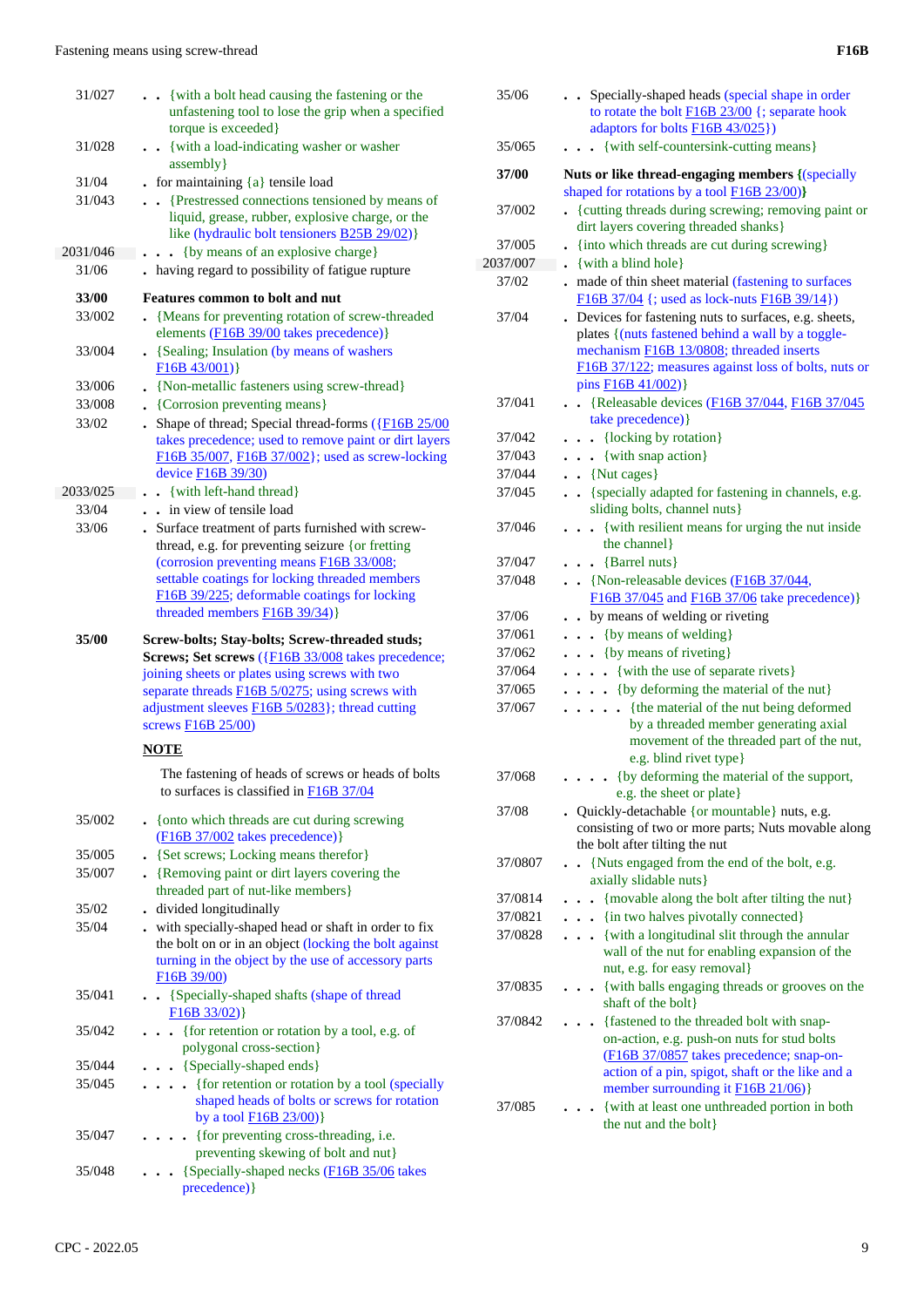| 37/0857 | {with the threaded portions of the nut engaging                                                                                                                                                                                                                                                      |
|---------|------------------------------------------------------------------------------------------------------------------------------------------------------------------------------------------------------------------------------------------------------------------------------------------------------|
|         | the thread of the bolt by the action of one or<br>more springs or resilient retaining members<br>(F16B 37/0821 and F16B 37/0835 take<br>precedence) }                                                                                                                                                |
| 37/0864 | . {with the threaded portions of the nut engaging<br>the thread of the bolt by pressing or rotating<br>an external retaining member such as a cap,<br>a nut, a ring or a sleeve (F16B 37/0835 takes<br>precedence) }                                                                                 |
| 37/0871 | . . {engaging the bolt laterally, i.e. without the need<br>to engage the end of the bolt}                                                                                                                                                                                                            |
| 37/0878 | $\bullet$ $\bullet$ {in one piece, e.g. C-shaped nuts}                                                                                                                                                                                                                                               |
| 37/0885 | . {in two halves hingedly connected}                                                                                                                                                                                                                                                                 |
| 37/0892 | . {in two or more pieces, e.g. assemblies                                                                                                                                                                                                                                                            |
|         | made by two C-shaped nuts mutually<br>interlocked, or retained by an additional<br>member (F16B 37/0885 takes precedence) }                                                                                                                                                                          |
| 37/12   | . with thread-engaging surfaces formed by inserted<br>coil-springs, discs, or the like; Independent pieces of<br>wound wire used as nuts; Threaded inserts for holes<br>$\{(\text{mounting devices } \underline{\text{B25B } 27/143})\}$                                                             |
| 37/122  | . Threaded inserts, e.g. "rampa bolts"}                                                                                                                                                                                                                                                              |
| 37/125  | . {the external surface of the insert being<br>threaded}                                                                                                                                                                                                                                             |
| 37/127  | $\cdots$ $\cdots$ {and self-tapping}                                                                                                                                                                                                                                                                 |
| 37/14   | . Cap nuts; Nut caps or bolt caps                                                                                                                                                                                                                                                                    |
| 37/145  | {Sleeve nuts, e.g. combined with bolts}<br>$\ddot{\phantom{0}}$                                                                                                                                                                                                                                      |
| 37/16   | . Wing-nuts (F16B 37/14 takes precedence)                                                                                                                                                                                                                                                            |
| 39/00   | Locking of screws, bolts or nuts $(\overline{\text{F16B }35/005})$<br>takes precedence}; locking of bottle closures <b>B65D</b> ;<br>locking of rail-fastening bolts for permanent ways<br>E01B 9/12; locking of fastening means for railway<br>fishplates E01B 11/38; locking devices for valves or |
|         | cocks F16K)                                                                                                                                                                                                                                                                                          |
|         | NOTE                                                                                                                                                                                                                                                                                                 |
|         | In this group, heads of screws or bolts are put on<br>a par with nuts as far as pertains to locking; an<br>object into which a screw is threaded is put on a<br>par with a nut.                                                                                                                      |
| 39/01   | - specially adapted to prevent loosening at extreme                                                                                                                                                                                                                                                  |
| 39/02   | temperatures<br>. in which the locking takes place after screwing<br>down (F16B 39/01 takes precedence; split-pins,<br>circlips, or the like for preventing relative axial<br>movement only F16B 21/10; fastening nuts by                                                                            |
| 39/021  | welding or riveting F16B 37/06)<br>{by injecting a settable material after the<br>screwing down}                                                                                                                                                                                                     |
| 39/023  | {by driving a conic or wedge-shaped expander                                                                                                                                                                                                                                                         |
| 39/025  | through the threaded element}<br>{by plastic deformation of a part of one of the<br>threaded elements into a notch or cavity of<br>the other threaded element (F16B 39/103 and<br>F16B 39/106 take precedence) }                                                                                     |
| 39/026  | {by swaging the nut on the bolt, i.e. by plastically<br>deforming the nut}                                                                                                                                                                                                                           |
| 39/028  | {by means of an auxiliary bolt or threaded                                                                                                                                                                                                                                                           |
|         | element whose action provokes the deformation<br>of the main bolt or nut and thereby its blocking}                                                                                                                                                                                                   |

| 39/06<br>39/08 | - with a pin or staple parallel to the bolt axis<br>with a cap interacting with the nut, connected to                                                                                                                |
|----------------|----------------------------------------------------------------------------------------------------------------------------------------------------------------------------------------------------------------------|
| 39/10          | the bolt by a pin or cotter pin<br>by a plate, {spring, wire} or ring immovable<br>$\bullet$<br>with regard to the bolt or object {and mainly<br>perpendicular to the axis of the bolt} (F16B 39/08)                 |
| 39/101         | takes precedence)<br>{with a plate, spring, wire or ring holding two<br>or more nuts or bolt heads which are mainly in<br>the same plane}                                                                            |
| 39/103         | {with a locking cup washer, ring or sleeve<br>surrounding the nut or bolt head and being<br>partially deformed on the nut or bolt head, or                                                                           |
| 39/105         | on the object itself}<br>{locking the bold head or nut into a hole<br>or cavity, e.g. with the cup washer, ring or                                                                                                   |
| 39/106         | sleeve deformed into a dimple in the cavity}<br>{with a deformable locking element, e.g. disk<br>or pin above the bolt head or nut, flattened into<br>a hole or cavity within which the bolt head or                 |
| 39/108         | nut is positioned}<br>{with a locking washer under the nut or bolt<br>head having at least one tongue or lug folded<br>against the nut or bolt head, or against the<br>object itself (F16B 39/103 takes precedence)} |
| 39/12          | • by means of locknuts                                                                                                                                                                                               |
| 39/122         | {foreseen with mating surfaces inclined, i.e. not<br>$\ddot{\phantom{a}}$                                                                                                                                            |
|                | normal, to the bolt axis}                                                                                                                                                                                            |
| 39/124         | {with helically inclined mating surfaces}                                                                                                                                                                            |
| 39/126         | {causing radial forces on the bolt-shaft<br>$\ddot{\phantom{0}}$                                                                                                                                                     |
|                | (F16B 39/36 takes precedence) }                                                                                                                                                                                      |
| 39/128         | {by means of eccentrical or spiral<br>interengaging parts}                                                                                                                                                           |
| 39/14          | made of thin sheet material or formed as<br>spring-washers (locknuts per se made of thin<br>sheet metal <b>F16B</b> 37/02)                                                                                           |
| 39/16          | in which the screw-thread of the locknut differs                                                                                                                                                                     |
| 39/18          | from that of the nut<br>in which the locknut grips with screw-thread                                                                                                                                                 |
|                | in the nuts as well as on the bolt                                                                                                                                                                                   |
| 39/20          | by means of steel wire or the like $(F16B 39/10)$<br>takes precedence)                                                                                                                                               |
| 39/22          | in which the locking takes place during screwing                                                                                                                                                                     |
|                | down or tightening (F16B 39/01 takes precedence)                                                                                                                                                                     |
| 39/225         | {by means of a settable material}<br>$\ddot{\phantom{a}}$                                                                                                                                                            |
| 39/24          | . . by means of washers, spring washers, or resilient<br>plates that lock against the object (locking to<br>the screw-thread F16B 39/14 {, F16B 39/34},<br>F16B39/36                                                 |
| 39/26          | - with spring washers fastened to the nut or bolt-<br>head                                                                                                                                                           |
| 39/28          | • by special members on, or shape of, the nut or<br>bolt (F16B 39/26 takes precedence; locknuts<br>F16B 39/12                                                                                                        |
| 39/282         | Locking by means of special shape of work-<br>$\ddot{\phantom{a}}$<br>engaging surfaces, e.g. notched or toothed nuts                                                                                                |
| 39/2825        | {causing the bolt to tilt}                                                                                                                                                                                           |
| 39/284         | . Locking by means of elastic deformation<br>({F16B 39/2825, F16B 39/36,} F16B 39/38<br>take precedence)                                                                                                             |
| 39/286         | . . caused by saw cuts                                                                                                                                                                                               |
| 39/30          | . Locking exclusively by special shape of the<br>screw-thread                                                                                                                                                        |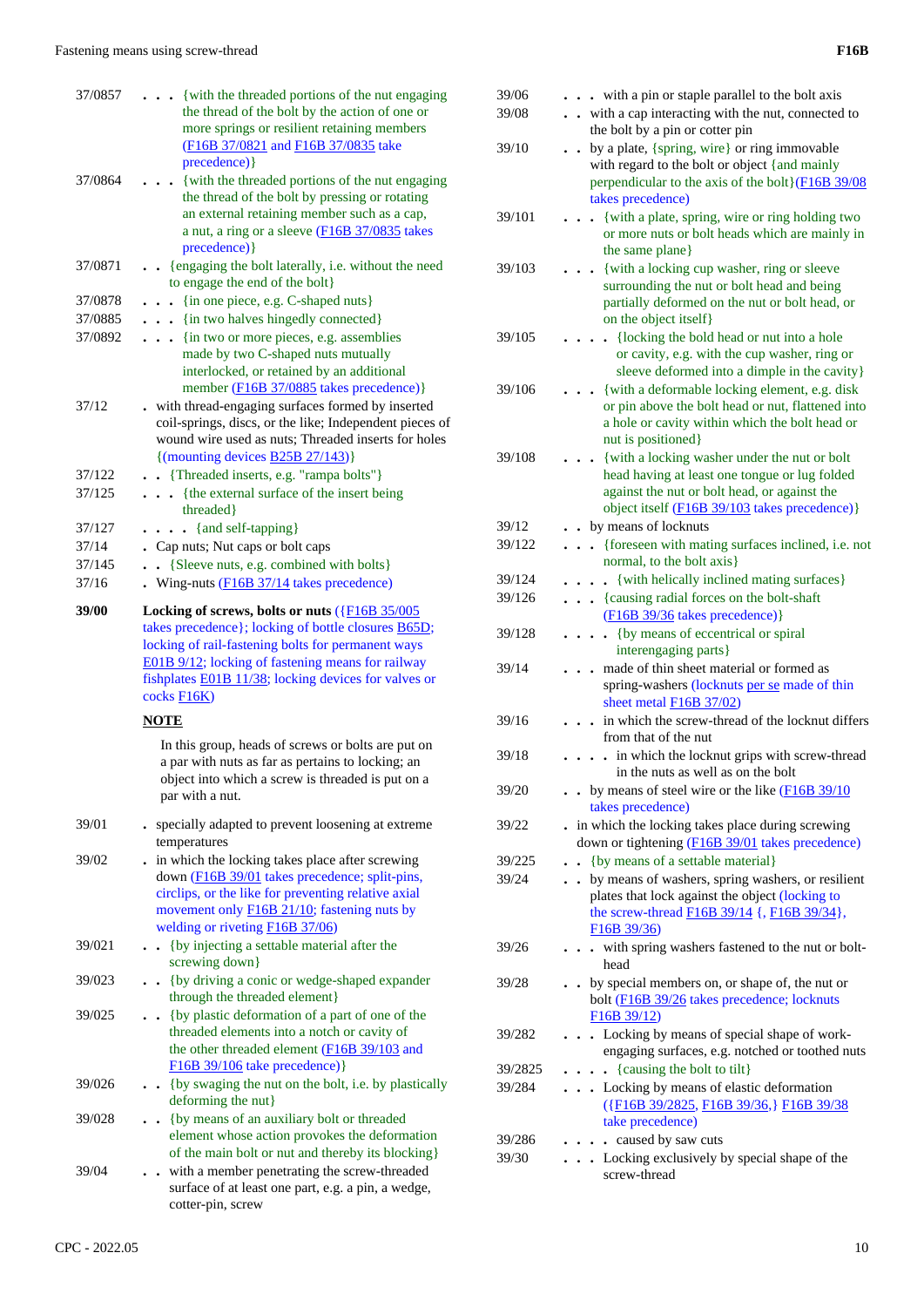| 39/32    | Locking by means of a pawl or pawl-like<br>tongue                                                                 |
|----------|-------------------------------------------------------------------------------------------------------------------|
| 39/34    | Locking by deformable inserts or like parts<br>$\ddot{\phantom{0}}$                                               |
| 39/36    | with conical locking parts, which may be split,<br>$\ddot{\phantom{a}}$                                           |
|          | including use of separate rings co-operating                                                                      |
|          | therewith                                                                                                         |
| 39/38    | with a second part of the screw-thread which                                                                      |
|          | may be resiliently mounted (F16B 39/30 takes                                                                      |
|          | precedence)                                                                                                       |
| 41/00    | Measures against loss of bolts, nuts, or pins;                                                                    |
|          | Measures against unauthorised operation of                                                                        |
|          | bolts, nuts or pins ({locking of screws, bolts or nuts                                                            |
|          | F16B 39/00;} seals G09F 3/00)                                                                                     |
| 41/002   | {Measures against loss of bolts, nuts or pins                                                                     |
|          | (devices for fastening nuts to surfaces F16B 37/04)}                                                              |
| 41/005   | • {Measures against unauthorised operation of                                                                     |
|          | bolts, nuts or pins (F16B 23/0007, F16B 23/0061,<br>F16B 23/0069, F16B 23/0076 and F16B 31/02 take                |
|          | precedence; locks, keys <b>E05B</b> ; for valves, taps or                                                         |
|          | cocks <b>F16K 35/00</b> ; for pipe-joints with swivel-nuts                                                        |
|          | F16L 19/005)                                                                                                      |
| 41/007   | {by means of two housings hingedly connected<br>$\ddot{\phantom{0}}$                                              |
|          | which enclose the bolt head}                                                                                      |
| 43/00    | Washers or equivalent devices; Other devices for                                                                  |
|          |                                                                                                                   |
|          |                                                                                                                   |
|          | supporting bolt-heads or nuts (circlips F16B 21/18;                                                               |
|          | {for indicating tensile load F16B 31/02; forming a<br>whole with the bolt or nut <b>F16B</b> 33/00; locking bolts |
|          | or nuts by means of a fixed plate or ring, or washer-                                                             |
|          | like resilient plates <b>F16B</b> 39/10, F16B 39/24})                                                             |
| 43/001   | {for sealing or insulation}                                                                                       |
| 43/002   | {with special provisions for reducing friction}                                                                   |
| 43/003   | {with a special hole shape in order to allow a quick<br>$\ddot{\phantom{0}}$                                      |
|          | mounting or dismounting of the washer, e.g. with a                                                                |
|          | keyhole slot (F16B 43/005 takes precedence)}                                                                      |
| 43/004   | {with a radial cut in order to improve elasticity of                                                              |
|          | the washer $(F16B 43/005)$ takes precedence)}                                                                     |
| 43/005   | {engaging the bolt laterally to allow a quick                                                                     |
|          | mounting or dismounting of the washer, i.e.                                                                       |
|          | without the need to engage over the end of the bolt                                                               |
| 43/006   | $(F16B 43/009$ takes precedence)}                                                                                 |
| 43/007   | {in two or more parts hingedly connected}                                                                         |
| 2043/008 | {in two or more parts}                                                                                            |
|          | {with a cavity for receiving the bolt head in order to<br>make a flush surface}                                   |
| 43/009   | {with a wedging effect in order to adjust the height                                                              |
|          | of the washer                                                                                                     |
| 43/02    | with special provisions for engaging surfaces                                                                     |
|          | which are not perpendicular to a bolt axis or do not                                                              |
| 43/025   | surround the bolt<br>{for surfaces not surrounding the bolt, e.g. hook                                            |

| 45/00 | <b>Hooks</b> ; Eyes (if the attaching parts or means) |
|-------|-------------------------------------------------------|
|       | are concerned, groups F16B 13/00, F16B 15/00,         |
|       | F16B 19/00, F16B 25/00, F16B 35/00, F16B 47/00        |
|       | take precedence; for hanging pictures or the like     |
|       | A47G 1/16; towing hooks for ships B63B 21/58;         |
|       | for hoisting or hauling purposes B66C; hooks          |
|       | or eyes with integral parts designed to facilitate    |
|       | quick attachment to cables or ropes at any point      |
|       | F16G11/14                                             |
|       |                                                       |

#### **WARNING**

Group F16B 45/00 is impacted by reclassification into groups F16B 45/002, F16B 45/005, F16B 45/008, F16B 45/012 and F16B 45/015. All groups listed in this Warning should be considered in order to perform a complete search.

## 45/002 **.** {Eyes}

#### **WARNING**

Group F16B 45/002 is incomplete pending reclassification of documents from group F16B 45/00.

Groups F16B 45/00 and F16B 45/002 should be considered in order to perform a complete search.

45/005 **.** {characterised by the material}

## **WARNING**

Groups F16B 45/005, F16B 45/008, F<sub>16B</sub> 45/012, and F<sub>16B</sub> 45/015 are incomplete pending reclassification of documents from groups F16B 45/00, F16B 45/02, F16B 45/021 and F16B 45/04.

All groups listed in this Warning should be considered in order to perform a complete search.

| 45/008 | ${\mathbf{plastics}}$ |
|--------|-----------------------|
|        |                       |

- 45/012 **. .** {wire}
- 45/015 **. .** {sheet metal}
- 45/02 **.** Hooks with pivoting {or elastically bending} closing member

## **WARNING**

Group **F16B 45/02** is impacted by reclassification into groups F16B 45/005, F16B 45/008, F16B 45/012, F16B 45/015, F16B 45/021, F16B 45/022, F16B 45/023, F16B 45/024, F16B 45/026, F16B 45/027, F16B 45/028, F16B 45/029, F16B 45/031, F16B 45/032, F16B 45/033, F16B 45/034, F16B 45/035, F16B 45/036 and F16B 45/037.

All groups listed in this Warning should be considered in order to perform a complete search.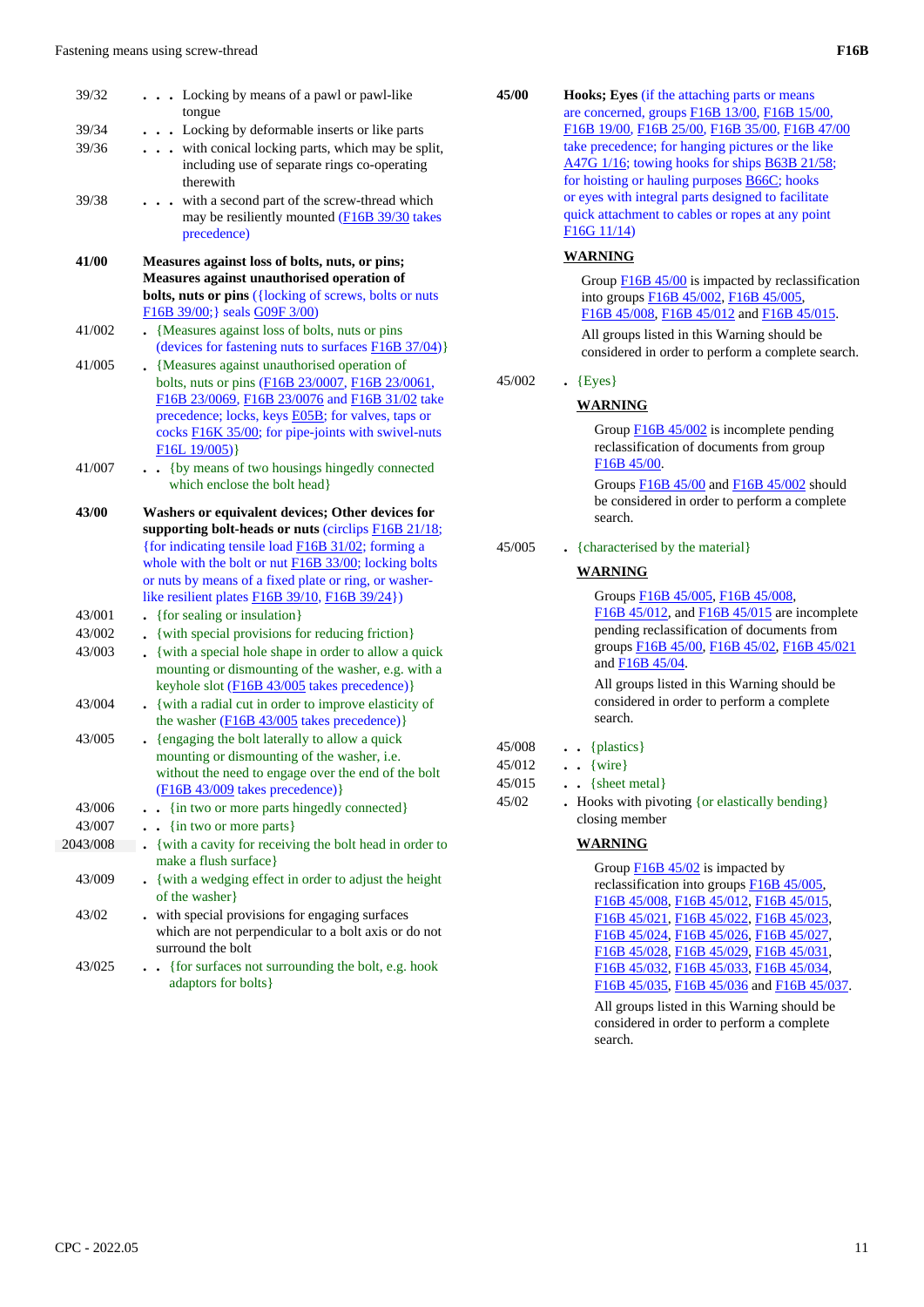| 45/021 | {the closing member being operable remotely, |
|--------|----------------------------------------------|
|        | e.g. by cables, chains or rods               |

#### **WARNING**

Group F16B 45/021 is incomplete pending reclassification of documents from groups F16B 45/02.

Group F16B 45/021 is also impacted by reclassification into groups F16B 45/005, F16B 45/008, F16B 45/012, F16B 45/015, F16B 45/022, F16B 45/023, F16B 45/024, F16B 45/026, F16B 45/027, F16B 45/028, F16B 45/029, F16B 45/031, F16B 45/032, F16B 45/033, F16B 45/034, F16B 45/035, F16B 45/036 and F16B 45/037.

All groups listed in this Warning should be considered in order to perform a complete search.

 45/022 **. .** {the closing member pivoting about an axis lying in the plane of the hook}

#### **WARNING**

Group F16B 45/022 is incomplete pending reclassification of documents from group F16B 45/02.

All groups listed in this Warning should be considered in order to perform a complete search.

 45/023 **. .** {the closing member pivoting about an axis perpendicular to the plane of the hook}

#### **WARNING**

Group F16B 45/023 is incomplete pending reclassification of documents from group F16B 45/02.

All groups listed in this Warning should be considered in order to perform a complete search.

 45/024 **. .** {and having means biasing the closing member about the pivot}

#### **WARNING**

Groups F16B 45/024 and F16B 45/026 are incomplete pending reclassification of documents from group **F16B 45/02**.

All groups listed in this Warning should be considered in order to perform a complete search.

- 45/026 **. . .** {and including a coil type spring}
- 45/027 **. .** {and having position-locking means for the closing member}

## **WARNING**

Groups F16B 45/027, F16B 45/028 and F16B 45/029 are incomplete pending reclassification of documents from group F16B 45/02.

All groups listed in this Warning should be considered in order to perform a complete search.

 45/028 **. . .** {the position-locking means being pivotally connected}

| 45/031 | {the closing member closing when a structure to<br>be secured is tensioned}                                                              |
|--------|------------------------------------------------------------------------------------------------------------------------------------------|
|        | <b>WARNING</b>                                                                                                                           |
|        | Group $\underline{F16B45/031}$ is incomplete pending<br>reclassification of documents from group<br>F <sub>16</sub> B <sub>45</sub> /02. |
|        | All groups listed in this Warning should be<br>considered in order to perform a complete<br>search.                                      |
| 45/032 | {whereby the closing member is slidable relative<br>to the pivot}                                                                        |
|        | <b>WARNING</b>                                                                                                                           |
|        | Group F16B 45/032 is incomplete pending<br>reclassification of documents from group<br>F16B 45/02.                                       |
|        | All groups listed in this Warning should be<br>considered in order to perform a complete<br>search.                                      |
| 45/033 | {the closing member being revolvably mounted<br>and having a disc shape                                                                  |
|        | <b>WARNING</b>                                                                                                                           |
|        | Group F16B 45/033 is incomplete pending<br>reclassification of documents from group<br>F16B 45/02.                                       |
|        | All groups listed in this Warning should be<br>considered in order to perform a complete<br>search.                                      |
| 45/034 | {the closing member constituting the hook shaped<br>portion of the hook                                                                  |
|        | <b>WARNING</b>                                                                                                                           |
|        | Group F16B 45/034 is incomplete pending<br>reclassification of documents from group<br>F16B 45/02.                                       |
|        | All groups listed in this Warning should be<br>considered in order to perform a complete                                                 |

45/029 **. . .** {the position-locking means being slidably

mounted<sup>}</sup>

 45/035 **. .** {the hook forming a loop or ring when interlocked with the closing member, i.e. the

entire structure of the hook being loop shaped}

#### **WARNING**

search.

Group F16B 45/035 is incomplete pending reclassification of documents from group F16B 45/02.

All groups listed in this Warning should be considered in order to perform a complete search.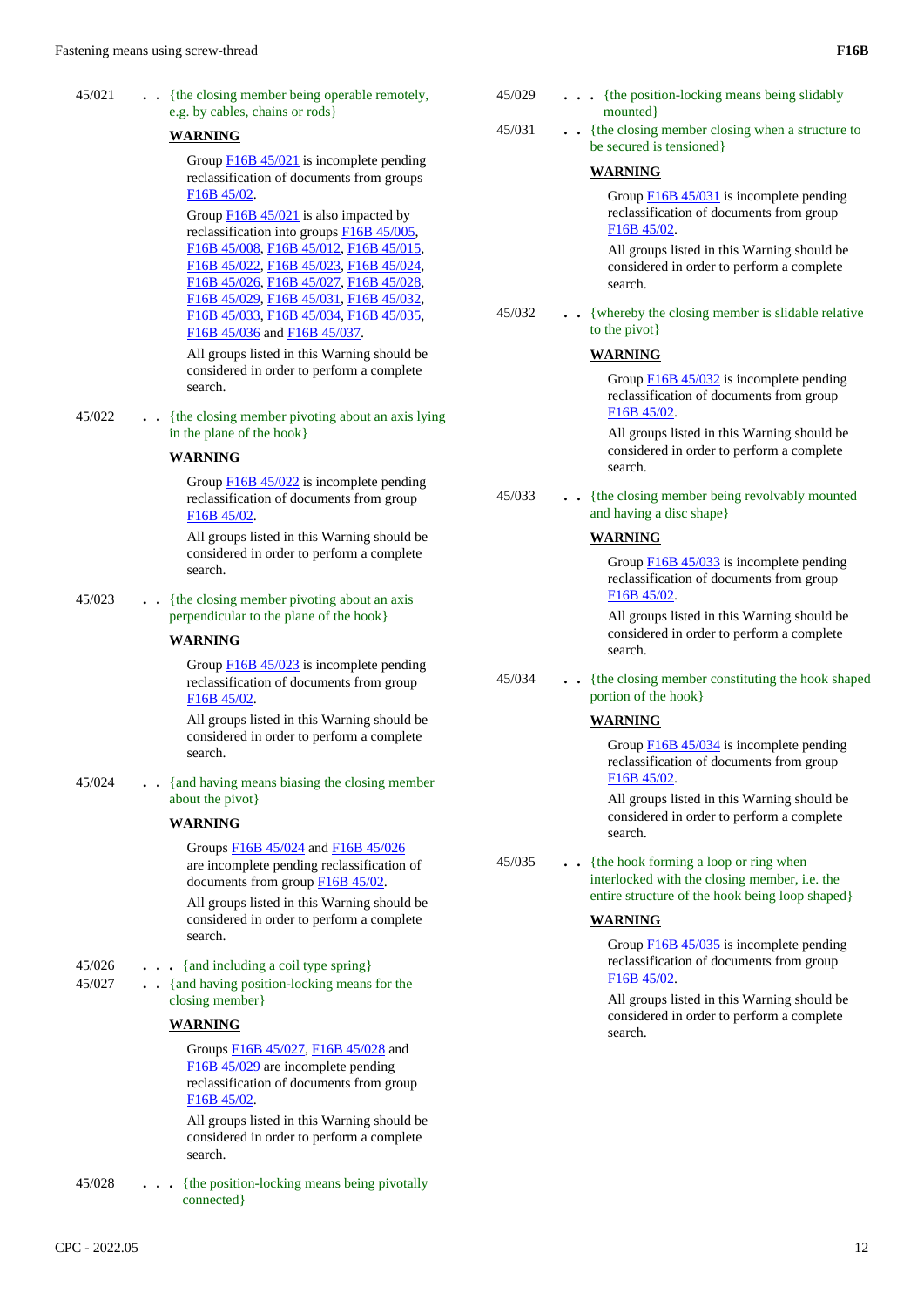| 45/036<br>45/037 | {with an elastically bending closing member}<br><b>WARNING</b><br>Group F16B 45/036 is incomplete pending<br>reclassification of documents from group<br>F16B 45/02.<br>All groups listed in this Warning should be<br>considered in order to perform a complete<br>search.<br>{Multiple locking cavities, each having a pivoting<br>closing member}<br><b>WARNING</b><br>Group F16B 45/037 is incomplete pending<br>reclassification of documents from group<br>F16B 45/02.<br>All groups listed in this Warning should be<br>considered in order to perform a complete | 45/049<br>45/051 | {provided with means biasing the closing<br>$member\}$<br><b>WARNING</b><br>Group $\underline{F16B45/049}$ is incomplete pending<br>reclassification of documents from group<br>F16B 45/04.<br>Groups F16B 45/04 and F16B 45/049 should<br>be considered in order to perform a complete<br>search.<br>{provided with a guide of the closing member<br>encircling a shank of the hook}<br><b>WARNING</b><br>Group $\underline{F16B45/051}$ is incomplete pending<br>reclassification of documents from group<br>F <sub>16</sub> B <sub>45</sub> /04.<br>Groups F16B 45/04 and F16B 45/051 should |
|------------------|--------------------------------------------------------------------------------------------------------------------------------------------------------------------------------------------------------------------------------------------------------------------------------------------------------------------------------------------------------------------------------------------------------------------------------------------------------------------------------------------------------------------------------------------------------------------------|------------------|-------------------------------------------------------------------------------------------------------------------------------------------------------------------------------------------------------------------------------------------------------------------------------------------------------------------------------------------------------------------------------------------------------------------------------------------------------------------------------------------------------------------------------------------------------------------------------------------------|
|                  | search.                                                                                                                                                                                                                                                                                                                                                                                                                                                                                                                                                                  |                  | be considered in order to perform a complete<br>search.                                                                                                                                                                                                                                                                                                                                                                                                                                                                                                                                         |
| 45/04            | . Hooks with sliding closing member<br><b>WARNING</b><br>Group $\underline{F16B45/04}$ is impacted by<br>reclassification into groups F16B 45/005,<br>F16B 45/008, F16B 45/012, F16B 45/015,<br>F16B 45/043, F16B 45/045, F16B 45/047,<br>F16B 45/049, F16B 45/051, F16B 45/053,<br>F16B 45/055, F16B 45/057 and F16B 45/059.<br>All groups listed in this Warning should be<br>considered in order to perform a complete<br>search.                                                                                                                                     | 45/053           | {provided with a cavity in a shank of the hook<br>forming a track or way for the closing member}<br><b>WARNING</b><br>Group $\underline{F16B}$ 45/053 is incomplete pending<br>reclassification of documents from group<br>F16B 45/04.<br>Groups F16B 45/04 and F16B 45/053 should<br>be considered in order to perform a complete<br>search.                                                                                                                                                                                                                                                   |
| 45/043           | {the closing member being operable remotely,<br>e.g. by cables, chains or rods}<br><b>WARNING</b><br>Group $\underline{F16B45/043}$ is incomplete pending<br>reclassification of documents from group<br>F <sub>16</sub> B <sub>45</sub> /04.<br>All groups listed in this Warning should be<br>considered in order to perform a complete<br>search.                                                                                                                                                                                                                     | 45/055<br>45/057 | {the closing member constituting the hook-<br>shaped portion of the hook}<br><b>WARNING</b><br>Group $\underline{F16B}$ 45/055 is incomplete pending<br>reclassification of documents from group<br>F16B 45/04.<br>Groups $\underline{F16B}$ 45/04 and $\underline{F16B}$ 45/055 should<br>be considered in order to perform a complete<br>search.<br>{the hook forming a loop or ring when                                                                                                                                                                                                     |
| 45/045           | {provided with position-locking means for the<br>$\ddot{\phantom{0}}$<br>closing member}<br><b>WARNING</b><br>Groups F16B 45/045 and F16B 45/047<br>are incomplete pending reclassification of<br>documents from group $\underline{F16B45/04}$ .<br>Groups F16B 45/04 and F16B 45/045 should<br>be considered in order to perform a complete<br>search.                                                                                                                                                                                                                  |                  | interlocked with the closing member, i.e. the<br>entire structure of the hook being loop shaped}<br><b>WARNING</b><br>Group $\underline{F16B}$ 45/057 is incomplete pending<br>reclassification of documents from group<br>F16B 45/04.<br>Groups F16B 45/04 and F16B 45/057 should<br>be considered in order to perform a complete<br>search.                                                                                                                                                                                                                                                   |
| 45/047           | {in the form of a threaded closing member}                                                                                                                                                                                                                                                                                                                                                                                                                                                                                                                               | 45/059           | . . {Multiple locking cavities, each having a sliding<br>closing member}<br><b>WARNING</b><br>Group $\underline{F16B45/059}$ is incomplete pending<br>reclassification of documents from group<br>F16B 45/04.<br>Groups F16B 45/04 and F16B 45/059 should<br>be considered in order to perform a complete                                                                                                                                                                                                                                                                                       |

search.

# **WARNING**

#### **WARNING**

### 45/043 **. .** {the closing member e.g. by cables, chains

#### **WARNING**

### **WARNING**